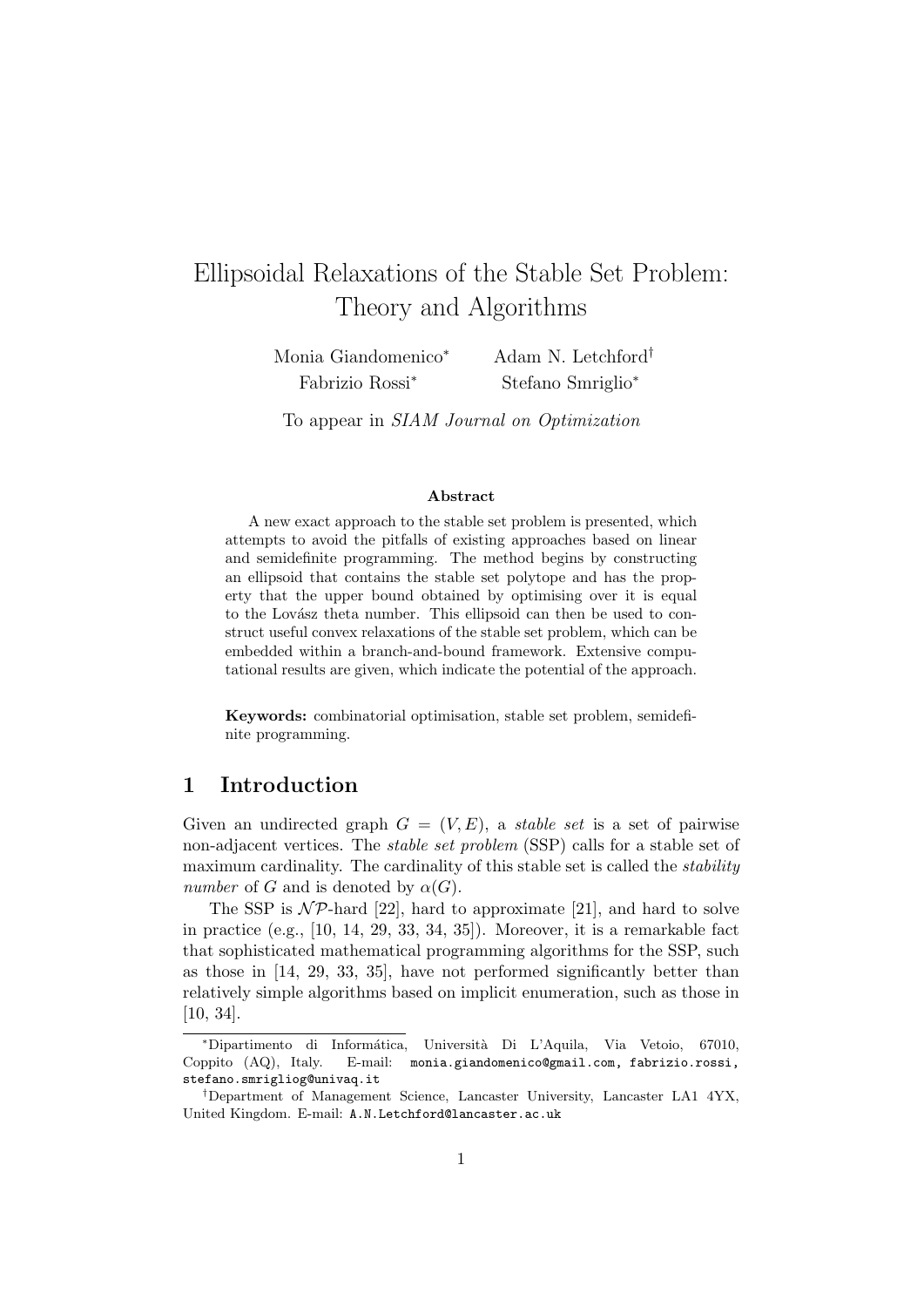A possible explanation for the failure of mathematical programming approaches is the following. Linear Programming (LP) relaxations can be solved reasonably quickly, but tend to yield weak upper bounds. Semidefinite Programming (SDP) relaxations, on the other hand, typically yield much stronger bounds, but take longer to solve. Therefore, branch-andbound algorithms based on either LP or SDP relaxations are slow, due to the large number of nodes in the search tree, or the long time taken to process each node, respectively.

In this paper we present a potential way out of this impasse. The key concept is that one can efficiently construct an ellipsoid that contains the stable set polytope, in such a way that the upper bound obtained by optimising over the ellipsoid is equal to the standard SDP bound, the so-called Lovász theta number. This ellipsoid can then be used to construct useful convex programming relaxations of the stable set problem or, perhaps more interestingly, to derive cutting planes. These cutting planes turn out to be strong and easy to generate.

We remark that our approach can be applied to the variant of the SSP in which vertices are weighted, and one seeks a stable set of maximum weight.

The paper is structured as follows. Some relevant literature is reviewed in Section 2. The ellipsoids are analysed theoretically in Section 3. Section 4 discusses how to use the ellipsoids within exact algorithms for the SSP. Some computational results are presented in Section 5, and concluding remarks are made in Section 6.

Remark: An extended abstract of this paper appeared in the 2011 IPCO proceedings [16]. In this full version, we explore three different algorithmic schemes (see Section 4), rather than only one as in [16].

# 2 Literature Review

We now review the relevant literature. From this point on,  $n = |V|$  and  $m = |E|.$ 

## 2.1 Linear programming relaxations

The SSP has the following natural formulation as a 0-1 LP:

$$
\max \sum_{i \in V} x_i
$$
  
s.t.  $x_i + x_j \le 1 \quad (\{i, j\} \in E)$  (1)

$$
x \in \{0,1\}^n,\tag{2}
$$

where the variable  $x_i$  takes the value 1 if and only if vertex i is in the stable set.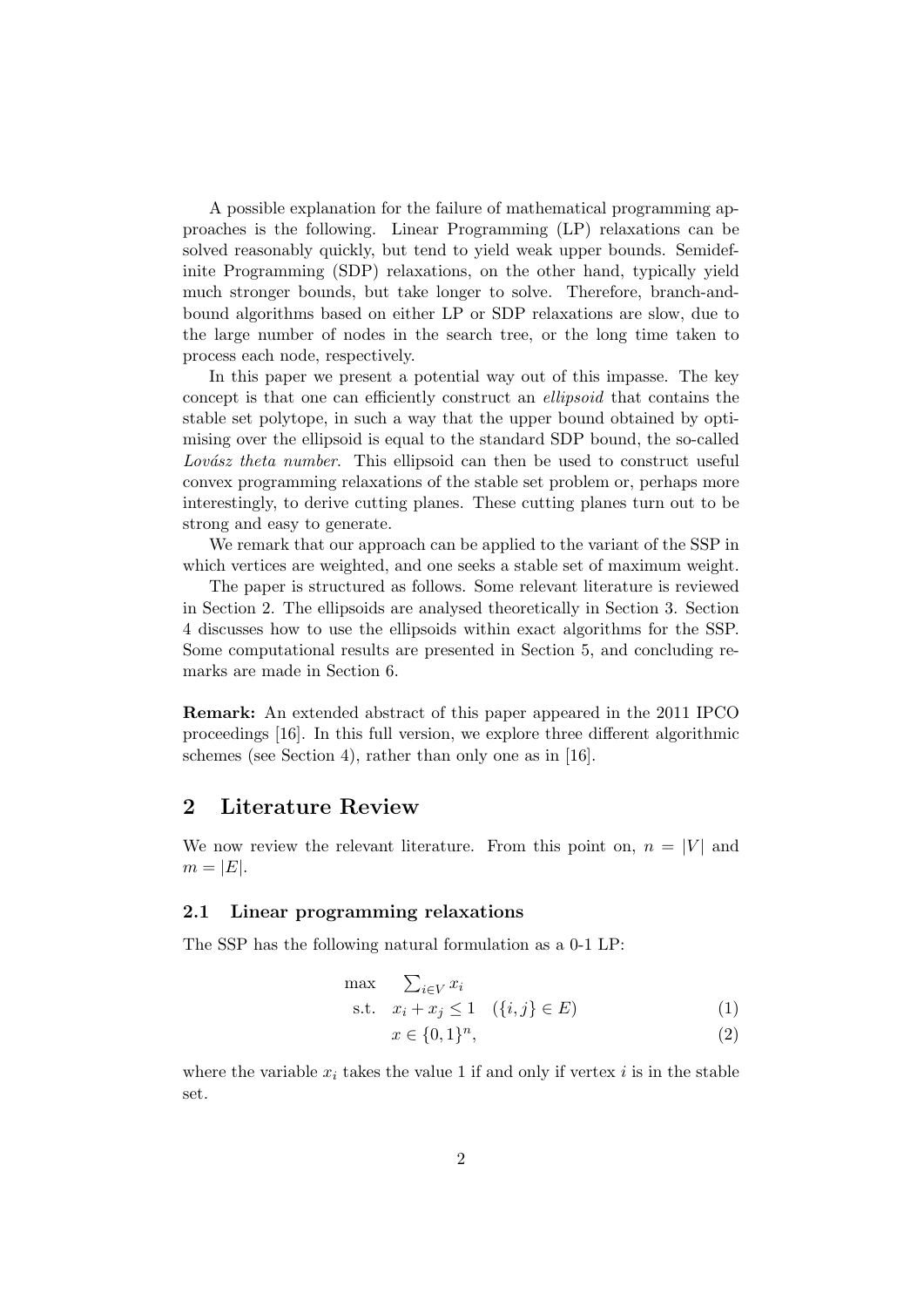The convex hull in  $\mathbb{R}^n$  of feasible solutions to  $(1)-(2)$  is called the *stable* set polytope and denoted by  $STAB(G)$ . This polytope has been studied in great depth (see, e.g., [3, 18, 31]). The most well-known facet-defining inequalities for  $STAB(G)$  are the *clique* inequalities of Padberg [31]. A *clique* in  $G$  is a set of pairwise adjacent vertices, and the associated inequalities take the form:

$$
\sum_{i \in C} x_i \le 1 \qquad (\forall C \in \mathcal{C}), \tag{3}
$$

where  $\mathcal C$  denotes the set of maximal cliques in  $G$ . Note that the clique inequalities dominate the edge inequalities (1).

The polytope:

$$
\left\{x \in \mathbb{R}^n_+ : (3) \text{ hold}\right\}
$$

is denoted by  $\text{QSTAB}(G)$ . The upper bound on  $\alpha(G)$  obtained by optimising over  $\text{QSTAB}(G)$  is called the *fractional clique covering number* and denoted by  $\bar{\chi}^f(G)$ . By definition, we have  $STAB(G) \subseteq \text{QSTAB}(G)$  and  $\alpha(G) \leq$  $\bar{\chi}^f(G)$ . Unfortunately, computing  $\bar{\chi}^f(G)$  is  $\mathcal{NP}$ -hard, since the separation problem for clique inequalities is  $N\mathcal{P}$ -hard [30]. On the other hand, some fast and effective separation heuristics exist, not only for clique inequalities, but also for various other inequalities (e.g., [3, 14, 29, 33, 35]). Nevertheless, LP-based cutting-plane approaches can run into difficulties when  $n$  exceeds 250 or so, mainly due to the weakness of the upper bounds.

## 2.2 Semidefinite programming relaxations

Lovász [25] introduced another upper bound on  $\alpha(G)$ , called the theta number and denoted by  $\theta(G)$ , which is based on an SDP relaxation. The bound can be derived in several different ways, and we follow the derivation presented in [18]. We start by formulating the SSP as the following non-convex quadratically-constrained program:

$$
\max \quad \sum_{i \in V} x_i \tag{4}
$$

s.t. 
$$
x_i^2 - x_i = 0
$$
  $(i \in V)$  (5)

$$
x_i x_j = 0 \qquad (\{i, j\} \in E). \tag{6}
$$

In order to linearise the constraints, we introduce an auxiliary matrix variable  $X = xx^T$ , along with the augmented matrix

$$
Y = \begin{pmatrix} 1 \\ x \end{pmatrix} \begin{pmatrix} 1 \\ x \end{pmatrix}^T = \begin{pmatrix} 1 & x^T \\ x & X \end{pmatrix}.
$$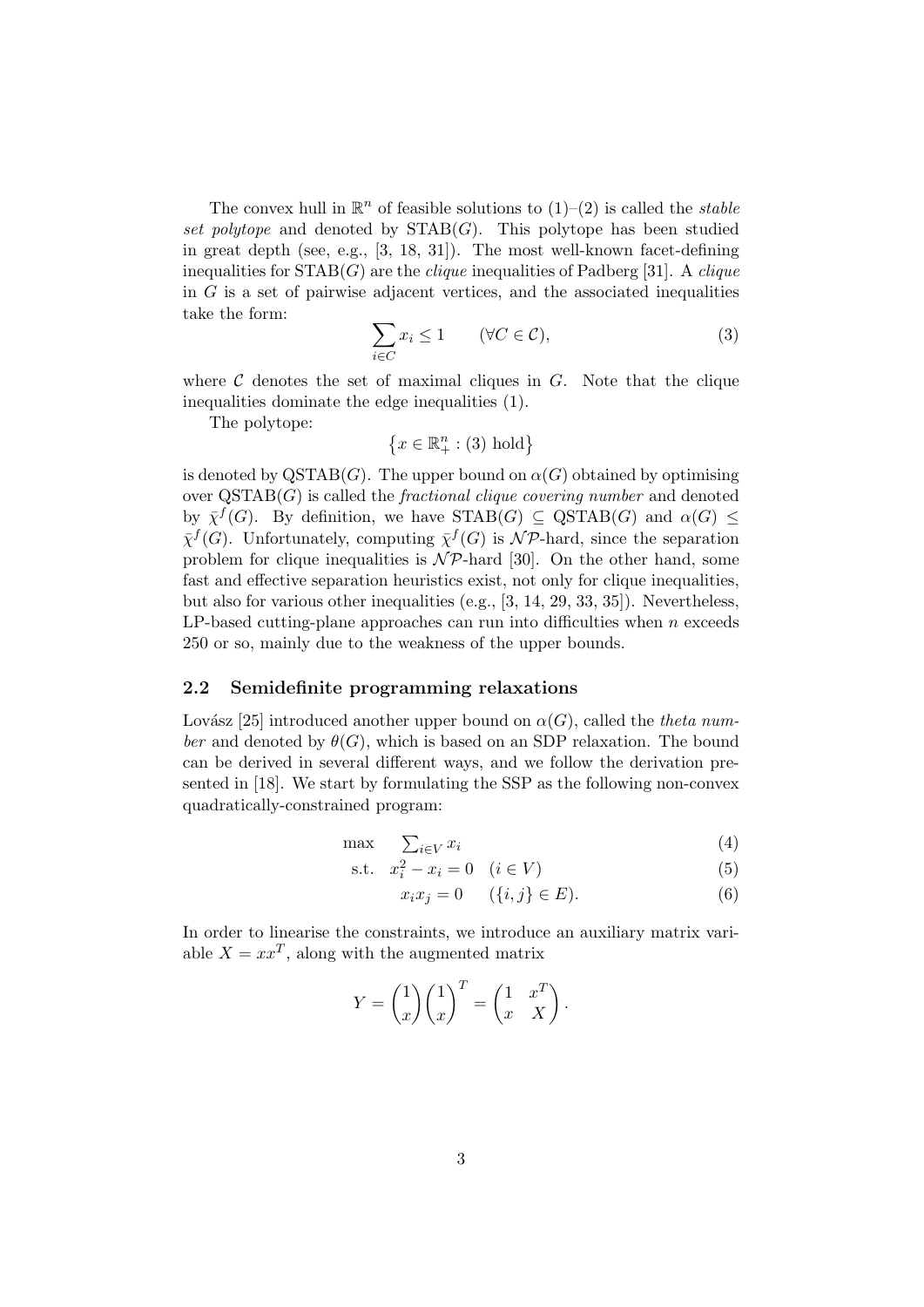We then note that Y is real, symmetric and positive semidefinite  $(psd)$ , which we write as  $Y \succeq 0$ . This leads to the following SDP relaxation:

$$
\max \qquad \sum_{i \in V} x_i \tag{7}
$$

$$
s.t. \t x = diag(X) \t(8)
$$

 $X_{ij} = 0 \t\t (i, j) \in E$  (9)

$$
Y \succeq 0. \tag{10}
$$

The corresponding upper bound is  $\theta(G)$ . One can compute  $\theta(G)$  to arbitrary fixed precision in polynomial time [18].

Lovász [25] proved that  $\alpha(G) \leq \theta(G) \leq \overline{\chi}^f(G)$ . (This is a remarkable result, given that it is  $\mathcal{NP}$ -hard to compute  $\bar{\chi}^f(G)$ .) In practice,  $\theta(G)$  is often a reasonably strong upper bound on  $\alpha(G)$  (e.g., [4, 9, 19, 33]). Unfortunately, solving large-scale SDPs can be rather time-consuming, which makes SDP relaxations somewhat unattractive for use within a branch-and-bound framework.

The above SDP can be strengthened by adding various valid inequalities (e.g., [3, 9, 13, 19, 26, 36]). We omit details, for the sake of brevity.

## 2.3 The Lovasz theta body and ellipsoids

The following beautiful result can be found in Grötschel, Lovász  $&$  Schrijver [18]. Let us define the following convex set:

$$
\mathrm{TH}(G) = \left\{ x \in \mathbb{R}^n : \exists X \in \mathbb{R}^{n \times n} : (8) - (10) \text{ hold} \right\}.
$$

Then we have:

$$
STAB(G) \subseteq TH(G) \subseteq QSTAB(G).
$$

This provides an alternative proof that  $\alpha(G) \leq \theta(G) \leq \overline{\chi}^f(G)$ .

The set  $TH(G)$  is called the *theta body*. A characterisation of  $TH(G)$  in terms of convex quadratic inequalities was given by Fujie & Tamura [12]. For a given vector  $\mu \in \mathbb{R}^m$ , let  $M(\mu)$  denote the symmetric matrix with  $\mu_{ij}/2$ in the *i*th row and *j*th column whenever  $\{i, j\} \in E$ , and zeroes elsewhere. Then, given vectors  $\lambda \in \mathbb{R}^n$  and  $\mu \in \mathbb{R}^m$  such that  $Diag(\lambda) + M(\mu)$  is psd, the set

$$
E(\lambda, \mu) = \left\{ x \in \mathbb{R}^n : x^T (\text{Diag}(\lambda) + M(\mu)) x \le \lambda \cdot x \right\}
$$
 (11)

is an ellipsoid that contains  $STAB(G)$ . The result we need is the following:

Theorem 1 (Fujie & Tamura, 2002) For any graph  $G$ , we have:

$$
TH(G) = \bigcap_{\lambda,\mu:\text{Diag}(\lambda)+M(\mu)\succeq 0} E(\lambda,\mu).
$$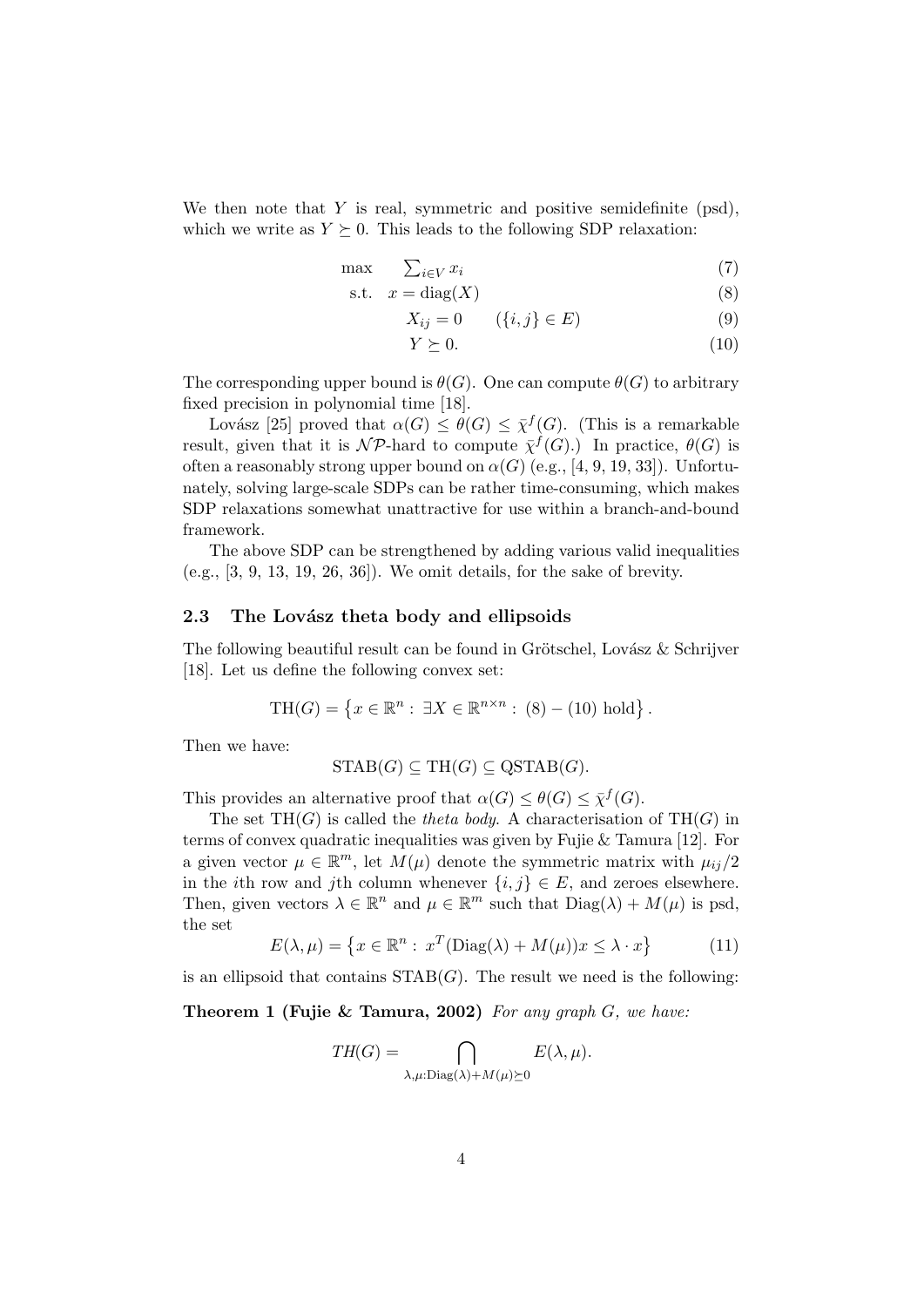## 2.4 Relaxations of non-convex quadratic problems

For what follows, we will also need to briefly review Lagrangian and SDP relaxations of general non-convex quadratic problems. Given a problem of the form:

$$
\begin{aligned}\n\inf \quad & x^T Q^0 x + c^0 \cdot x \\
\text{s.t.} \quad & x^T Q^j x + c^j \cdot x = b_j \quad (j = 1, \dots, r) \\
& x \in \mathbb{R}^n,\n\end{aligned} \tag{12}
$$

Shor [37] proposed to relax the constraints (12) in Lagrangian fashion, using a vector  $\phi \in \mathbb{R}^r$  of Lagrangian multipliers. The Lagrangian objective function is then:

$$
f(x,\phi) = x^T \left( Q^0 + \sum_{j=1}^r \phi_j Q^j \right) x + \left( c^0 + \sum_{j=1}^r \phi_j c^j \right) \cdot x - \sum_{j=1}^r \phi_j b_j,
$$

and the Lagrangian dual is:

$$
\sup_{\phi} \inf_{x} f(x, \phi).
$$

Shor also introduced the following SDP, which we call the dual SDP:

$$
\text{sup } t
$$
\n
$$
\text{s.t. } \left( \frac{-t - \phi \cdot b}{(c^0 + \sum_{j=1}^r \phi_j c^j)^T / 2} \right) \succeq 0
$$
\n
$$
\phi \in \mathbb{R}^r, \ t \in \mathbb{R}.
$$

He showed:

Theorem 2 (Shor [37]) The dual SDP yields the same lower bound as the Lagrangian dual. Moreover, a vector  $\phi^*$  is an optimal solution to the Lagrangian dual if and only if there exists an optimal solution  $(\phi^*, t^*)$  to the dual SDP.

Note that, if such a vector  $\phi^*$  exists, then the function  $f(x, \phi^*)$  is convex, since the matrix  $Q^0 + \sum_{j=1}^r \phi_j^* Q^j$  is psd.

As noted in [11, 32], Shor's SDP is the dual of the following more natural SDP relaxation of the original problem, which we call the primal SDP:

$$
\begin{aligned}\n\inf \quad & Q^0 \bullet X + c^0 \cdot x \\
\text{s.t.} \quad & Q^j \bullet X + c^j \cdot x = b_j \quad (j = 1, \dots, r) \\
& Y \succeq 0,\n\end{aligned}
$$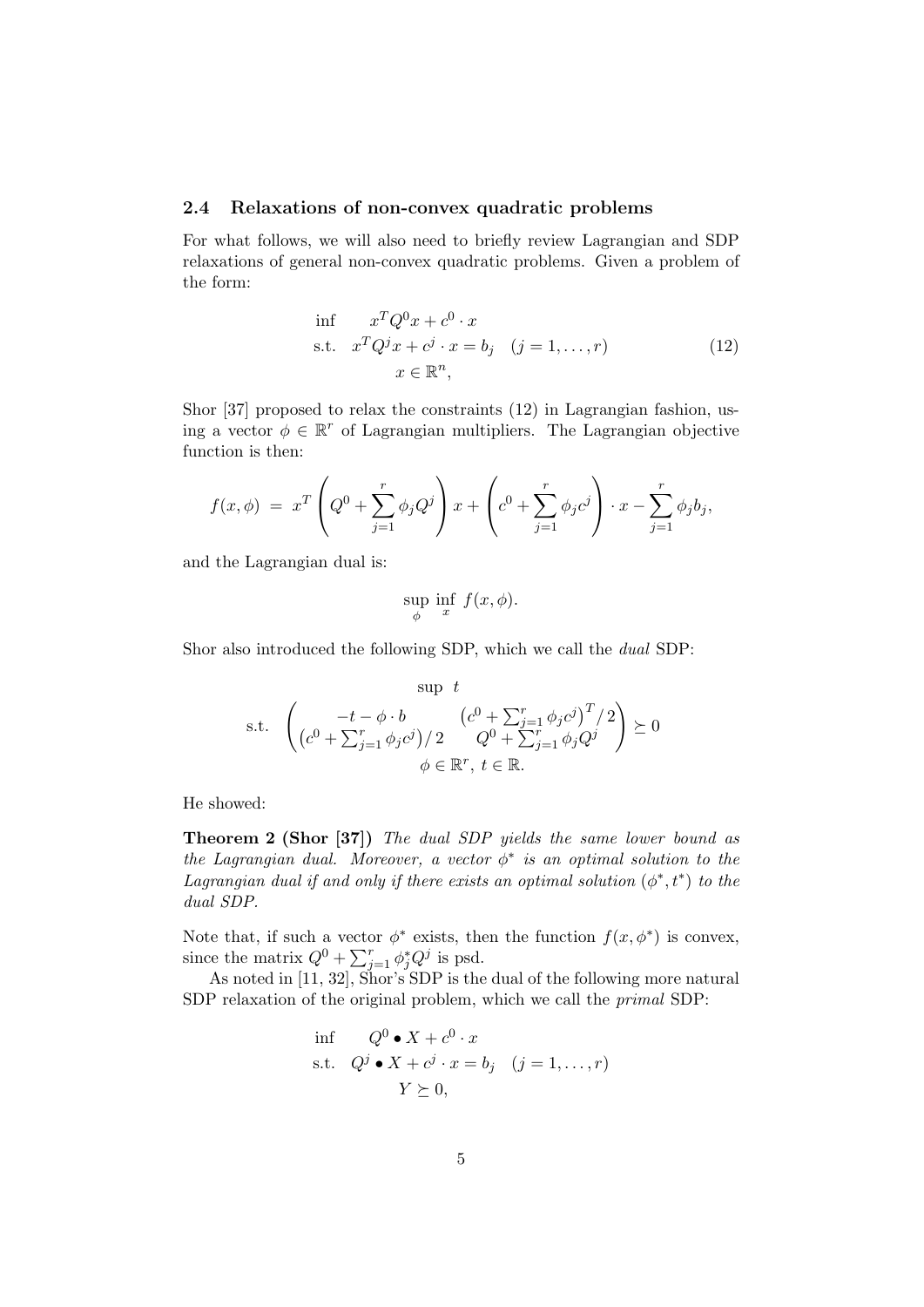where  $Q^j \bullet X$  denotes  $\sum_{i=1}^n \sum_{k=1}^n Q_{ik}^j X_{ik}$ . Thus, if either or both of the primal and dual SDP satisfy Slater's condition, then the primal SDP yields the same lower bound as the Lagrangian dual.

In our recent paper [17], these results are applied to the SSP, yielding a subgradient algorithm that approximates  $\theta(G)$  from above. Luz & Schrijver [27] showed that the optimal value of the Lagrangian dual remains equal to  $\theta(G)$  even if one forces all of the Lagrangian multipliers for the constraints (5) to equal 1.

# 3 On Ellipsoids

From now on, when we say "ellipsoid", we mean one of the ellipsoids in the family defined by Fujie & Tamura [12] (see Subsection 2.3). In this section, we investigate the ellipsoids in more detail. In Subsection 3.1, we show how to construct ellipsoids that yield strong upper bounds on  $\alpha(G)$ . In Subsection 3.2, we consider two other desirable properties for ellipsoids to have. In Subsection 3.3, we show that, perhaps surprisingly, the best ellipsoid according to the first criterion can be bad according to the other two criteria. This analysis is based on a special class of graphs, including the perfect graphs.

We note in passing that every point  $x \in \mathbb{R}^n$  satisfying (5), (6) also satisfies at equality the constraint in (11). This implies that every extreme point of  $STAB(G)$  lies on the boundary of every ellipsoid.

## 3.1 Optimal ellipsoids

Recall that Theorem 1 expresses  $TH(G)$  as the intersection of the entire infinite family of ellipsoids. We will show that there exists at least one ellipsoid with a very desirable property. First, however, we need the dual of the SDP  $(7)-(10)$ , which can be written in the form:

min  $t$  (13)

$$
\text{s.t.} \quad \begin{pmatrix} t & -(e+\lambda)^T/2\\ -(e+\lambda)/2 & \text{Diag}(\lambda) + M(\mu) \end{pmatrix} \succeq 0 \tag{14}
$$

$$
\lambda \in \mathbb{R}^n, \ \mu \in \mathbb{R}^m, \ t \in \mathbb{R}, \tag{15}
$$

where e is the vector of all ones. Here,  $\lambda$  and  $\mu$  are the vectors of dual variables for the constraints  $(8)$  and  $(9)$ , respectively. (As before, t is the dual variable for the constraint  $Y_{00} = 1$ .)

We are now ready to present our main result: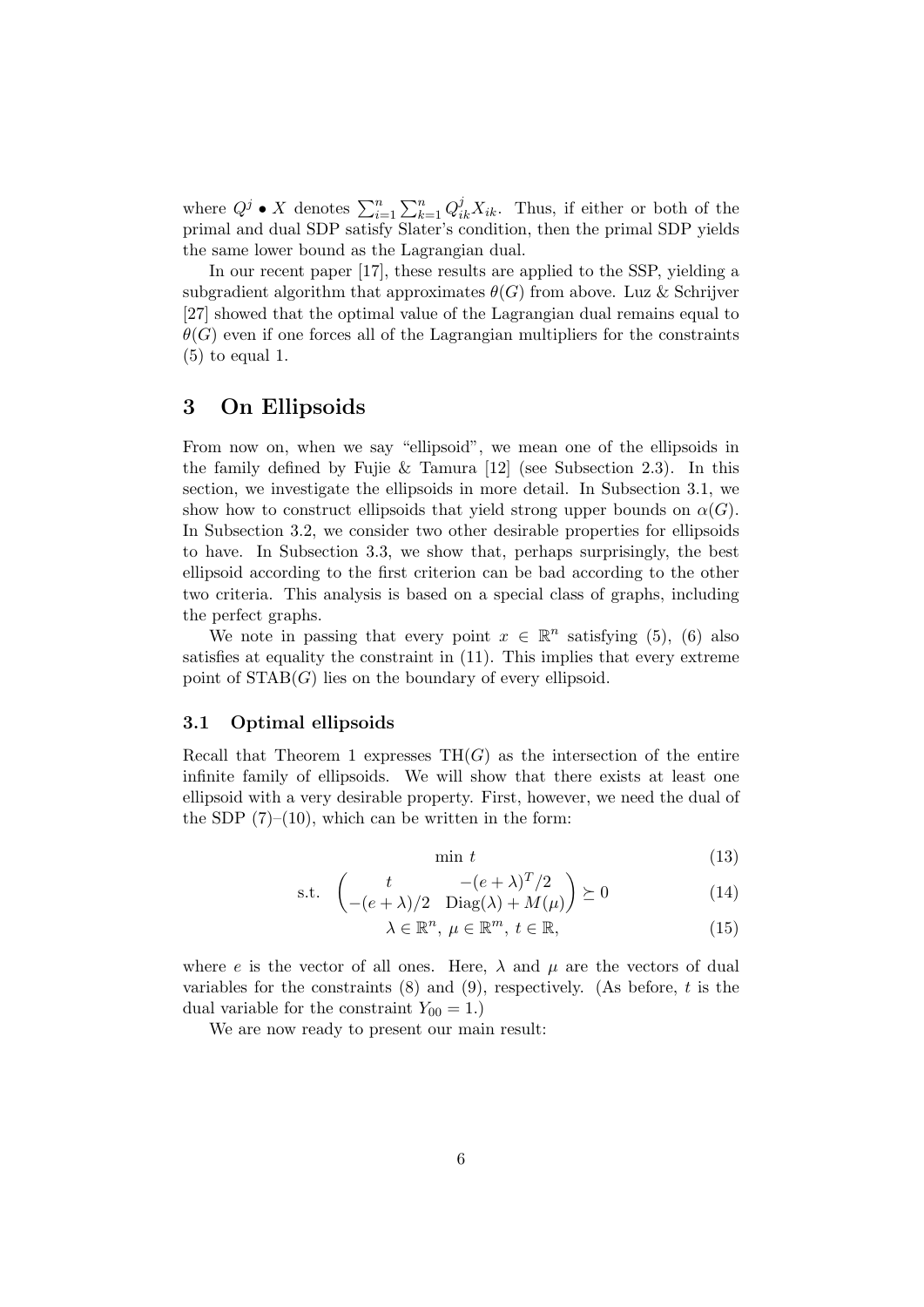Theorem 3 There exists at least one optimal solution to the dual SDP (13)-(15). Moreover, for any such solution  $(\lambda^*, \mu^*, t^*)$ , we have:

$$
\theta(G) = t^* = \max\left\{\sum_{i \in V} x_i : x \in E(\lambda^*, \mu^*)\right\}.
$$
\n(16)

**Proof.** The SDP  $(7)–(10)$  has the form specified in Theorem 3.1 of Tuncel [38], and therefore satisfies the Slater condition. As a result, an optimal dual solution  $(\lambda^*, \mu^*, t^*)$  exists, strong duality holds, and  $t^* = \theta(G)$ .

Now consider a Lagrangian relaxation of the non-convex quadratic problem (4)–(6), in which all constraints are relaxed. This relaxation can be written as:

$$
\max \left\{ \sum_{i \in V} x_i - x^T (\text{Diag}(\tilde{\lambda}) + M(\tilde{\mu})) x + \tilde{\lambda} \cdot x : x \in \mathbb{R}^n \right\},\
$$

where  $\tilde{\lambda} \in \mathbb{R}^n$  and  $\tilde{\mu} \in \mathbb{R}^m$  are the vectors of Lagrangian multipliers for the constraints (5) and (6), respectively. Applying Theorem 2 in Subsection 2.4, but switching signs to take into account the fact that the objective (7) is of maximisation type, an optimal solution to the Lagrangian dual is obtained by setting  $\tilde{\lambda}$  to  $\lambda^*$  and  $\tilde{\mu}$  to  $\mu^*$ , and the optimal value of the Lagrangian dual is equal to  $\theta(G)$ . In other words,  $\theta(G)$  is equal to:

$$
\max\left\{\sum_{i\in V} x_i - x^T (\text{Diag}(\lambda^*) + M(\mu^*)) x + \lambda^* \cdot x : x \in \mathbb{R}^n\right\}.
$$
 (17)

Moreover, the matrix  $Diag(\lambda^*) + M(\mu^*)$  is psd from (14), and therefore the objective function in (17) is concave.

Now, let us write the relaxation on the right-hand side of (16) as:

$$
\max \left\{ \sum_{i \in V} x_i : x^T (\text{Diag}(\lambda^*) + M(\mu^*)) x \le \lambda^* \cdot x, \ x \in \mathbb{R}^n \right\}.
$$
 (18)

We relax this further by moving the (one and only) constraint to the objective function, with non-negative Lagrangian multiplier  $\phi$ . The result is:

$$
\max \left\{ \sum_{i \in V} x_i + \phi \left( -x^T (\text{Diag}(\lambda^*) + M(\mu^*)) x + \lambda^* \cdot x \right) : x \in \mathbb{R}^n \right\}.
$$

Note that this reduces to (17) when  $\phi$  is 1. Therefore, the upper bound from (18) must be at least as strong as the one from (17), which as we saw is equal to  $\theta(G)$ .

To complete the proof, it suffices to show that the optimal value of  $\phi$ , which we denote by  $\phi^*$ , is 1. Suppose that it was not equal to 1. Then we could obtain an upper bound that is better than  $\theta(G)$  by taking (17) and multiplying  $\lambda^*$  and  $\mu^*$  by  $\phi^*$ . But this contradicts the fact that  $(\lambda^*, \mu^*)$  is an optimal solution to the Lagrangian dual for  $(4)$ – $(6)$ .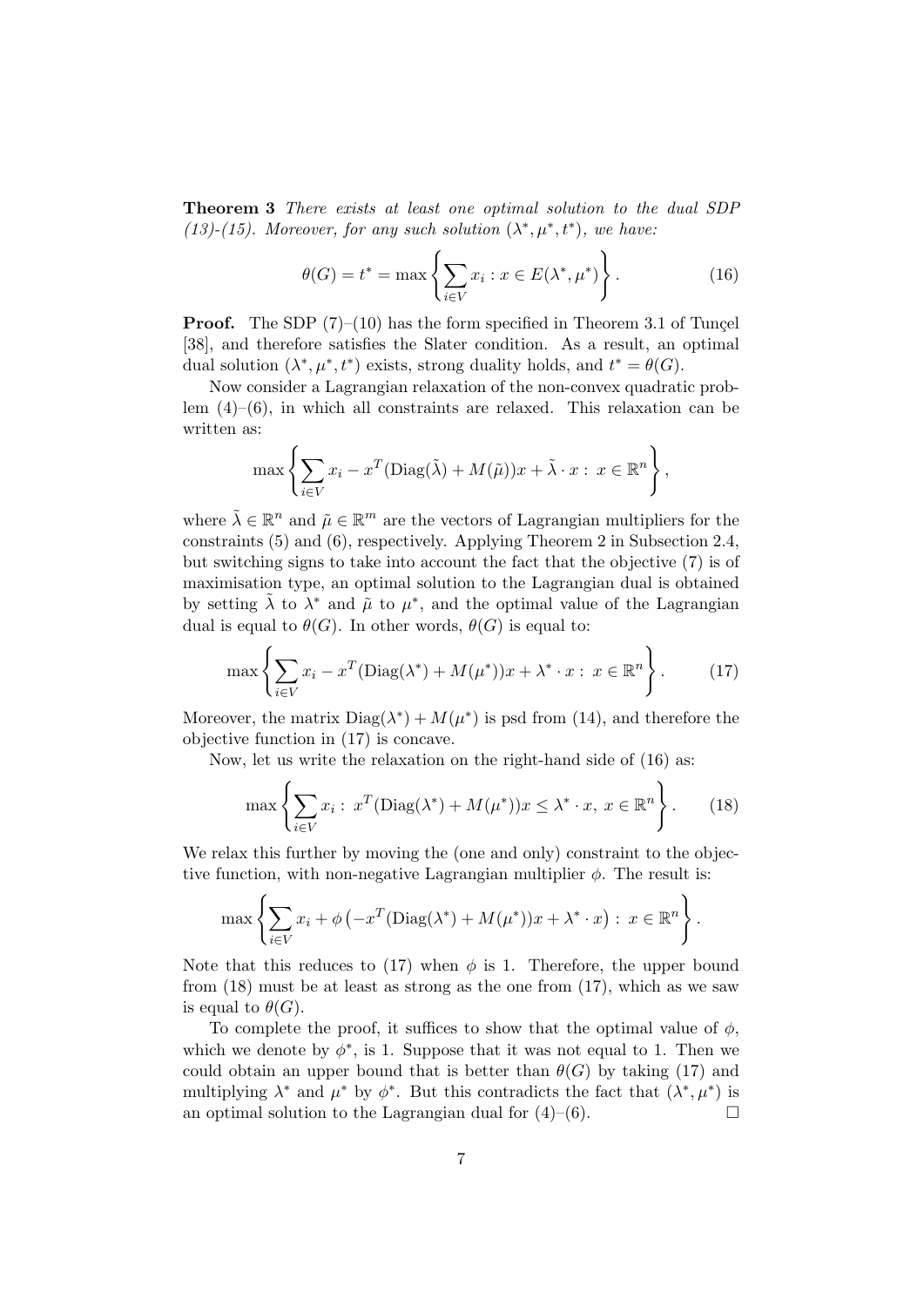In other words, an optimal dual solution to the SDP can be used to construct a relaxation of the SSP that has a linear objective function and a single convex quadratic constraint, whose corresponding upper bound is equal to  $\theta(G)$ . (We remark that a similar proof technique was used in [2] to reformulate 0-1 quadratic programs. The main difference between their method and ours, apart from the fact that they apply to different problems, is that they perturb the objective function, whereas we generate a valid convex quadratic constraint.)

We say that an ellipsoid  $E(\lambda^*, \mu^*)$  is *optimal* if there exists a  $t^*$  such that  $(\lambda^*, \mu^*, t^*)$  is an optimal solution to the dual of the SDP (or, equivalently, if  $(\lambda^*, \mu^*)$  is an optimal solution to the Lagrangian dual). We illustrate this concept on three simple examples:

**Example 1:** Let G be a stable set on n nodes, for which  $\alpha(G) = \theta(G) = n$ . The unique optimal dual solution has  $\lambda_i^* = 1$  for all  $i \in V$ . The corresponding convex quadratic constraint is:

$$
\sum_{i \in V} x_i^2 \le \sum_{i \in V} x_i.
$$

This can be written in the alternative form

$$
\sum_{i \in V} (x_i - 1/2)^2 \le n/4.
$$

One then sees that it defines a sphere of radius  $\sqrt{n}/2$  centred at  $(1/2,\ldots,1/2)^T$ . The maximum value that  $\sum_{i\in V} x_i$  can take over this sphere is n, attained when  $x_i = 1$  for all  $i \in V$ .

**Example 2:** Let G be a clique on n nodes, for which  $\alpha(G) = \theta(G) = 1$ . The unique optimal dual solution has  $\lambda_i^* = 1$  for all  $i \in V$  and  $\mu_e^* = 2$  for all  $e \in E$ . The corresponding convex quadratic constraint is:

$$
\left(\sum_{i\in V} x_i\right)^2 \le \sum_{i\in V} x_i.
$$

This is equivalent to the linear inequalities  $0 \le \sum_{i \in V} x_i \le 1$ .

Note that the "ellipsoid" in Example 2 is unbounded. We say more about this in the next subsection. We close this subsection with a less trivial example:

**Example 3:** Let G be the 5-hole, i.e., let  $V = \{1, 2, 3, 4, 5\}$  and  $E =$  $\{\{1,2\},\{2,3\},\{3,4\},\{4,5\},\{1,5\}\}\$ . In this case,  $\alpha(G) = 2$  [31] and  $\theta(G) =$  $\overline{5}$  [18]. The unique optimal dual solution has  $\lambda_i^* = 1$  for all  $i \in V$  and  $\mu_e^* = \sqrt{5} - 1$  for all  $e \in E$ . The corresponding convex quadratic constraint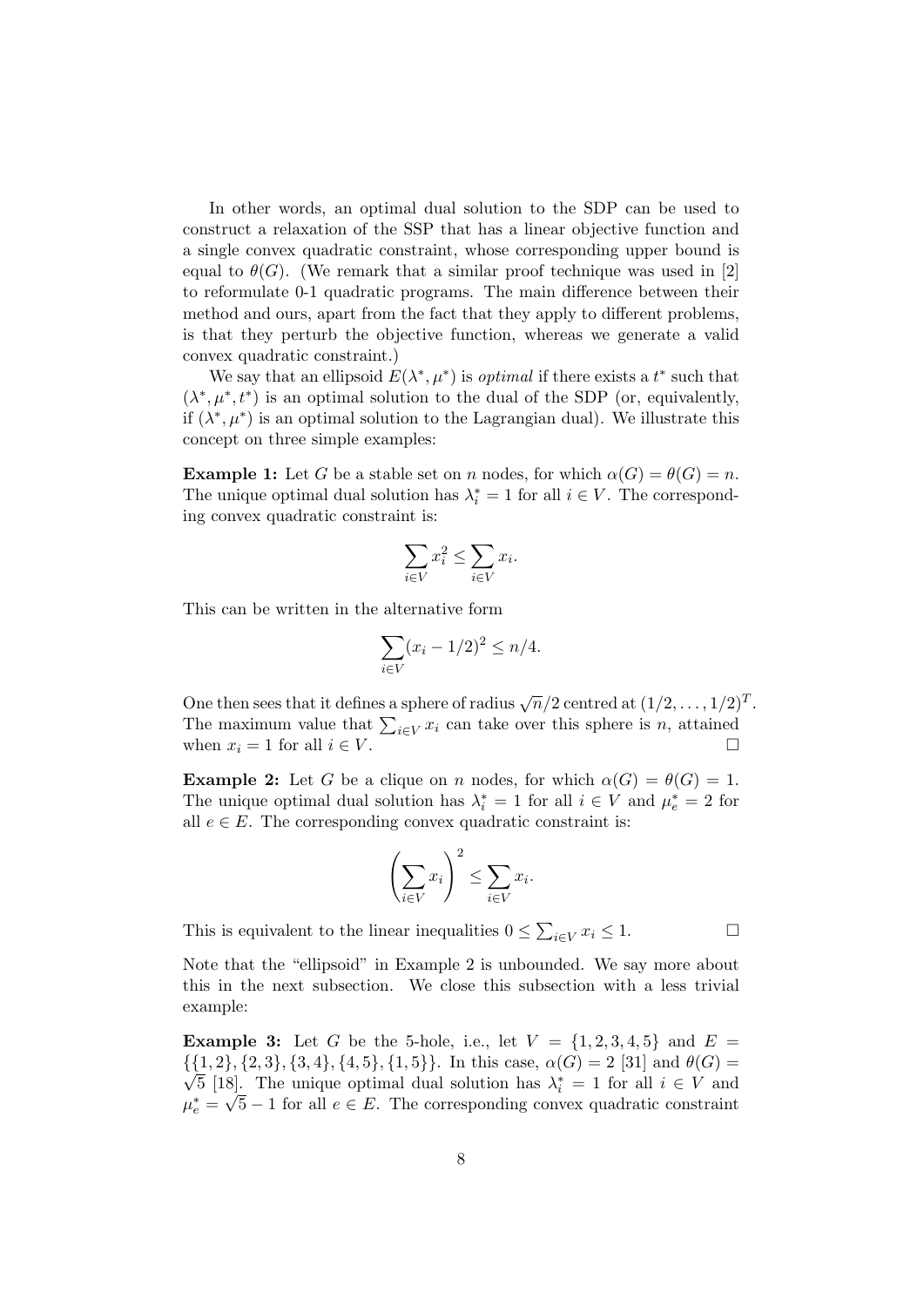$$
\sum_{i \in V} x_i^2 + (\sqrt{5} - 1) \sum_{\{i,j\} \in E} x_i x_j \le \sum_{i \in V} x_i.
$$

The maximum value that  $\sum_{i\in V} x_i$  can take over the corresponding ellipsoid is  $\sqrt{5}$ , attained when  $x_i = 1/\sqrt{5}$  for all  $i \in V$ .

## 3.2 Degenerate and weak ellipsoids

At this point, it is helpful to define two special kinds of ellipsoids, as follows:

**Definition 1** An ellipsoid  $E(\lambda, \mu)$  will be called "weak" if there exists an integer  $k > 1$  and distinct vector pairs  $(\lambda^1, \mu^1), \ldots, (\lambda^k, \mu^k)$  such that

$$
\cap_{i=1}^k E(\lambda^i, \mu^i) \subseteq E(\lambda, \mu).
$$

Otherwise, it will be called "strong".

**Definition 2** An ellipsoid  $E(\lambda, \mu)$  will be called "degenerate" if it has infinite volume, or, equivalently, if the matrix  $Diag(\lambda) + M(\mu)$  is psd but not positive definite (pd).

In principle, instead of using a weak ellipsoid to construct a relaxation of  $STAB(G)$ , we could take the intersection of two or more strong ellipsoids to obtain a tighter relaxation. Unfortunately, we are not aware of any polynomial-time algorithm to test if a given ellipsoid  $E(\lambda, \mu)$  is strong.

As for degenerate ellipsoids, we will see in Section 4 that they could cause numerical problems for our algorithms. Fortunately, we found that, for graphs of practical interest, optimal ellipsoids are very rarely degenerate. (One can easily check if  $E(\lambda, \mu)$  is degenerate, since one can easily check whether a rational matrix is psd or pd [18].)

To make these concepts more concrete, we apply them to the same three examples as in the previous subsection:

**Example 1 (cont.):** We saw that, when G is a stable set on n nodes, the **EXAMPLE 1** (CORE). We saw that, when G is a stable set on *n* hodes, the unique optimal ellipsoid is a sphere of radius  $\sqrt{n}/2$  centered at  $(1/2,\ldots,1/2)^T$ . This sphere is a non-degenerate ellipsoid. On the other hand, observe that, for  $i = 1, \ldots, n$ , the following convex set is an ellipsoid that is both degenerate and strong:

$$
\{x \in \mathbb{R}^n : x_i^2 \le x_i\} = \{x \in \mathbb{R}^n : x_i \in [0,1]\}.
$$

The intersection of these *n* degenerate and strong ellipsoids is the unit hypercube, which is strictly contained in the sphere mentioned. (In fact it is equal to  $STAB(G)$ .) Therefore the optimal ellipsoid is weak in this case.  $\Box$ 

**Example 2 (cont.):** We saw that, when G is a clique on n nodes, the unique

is: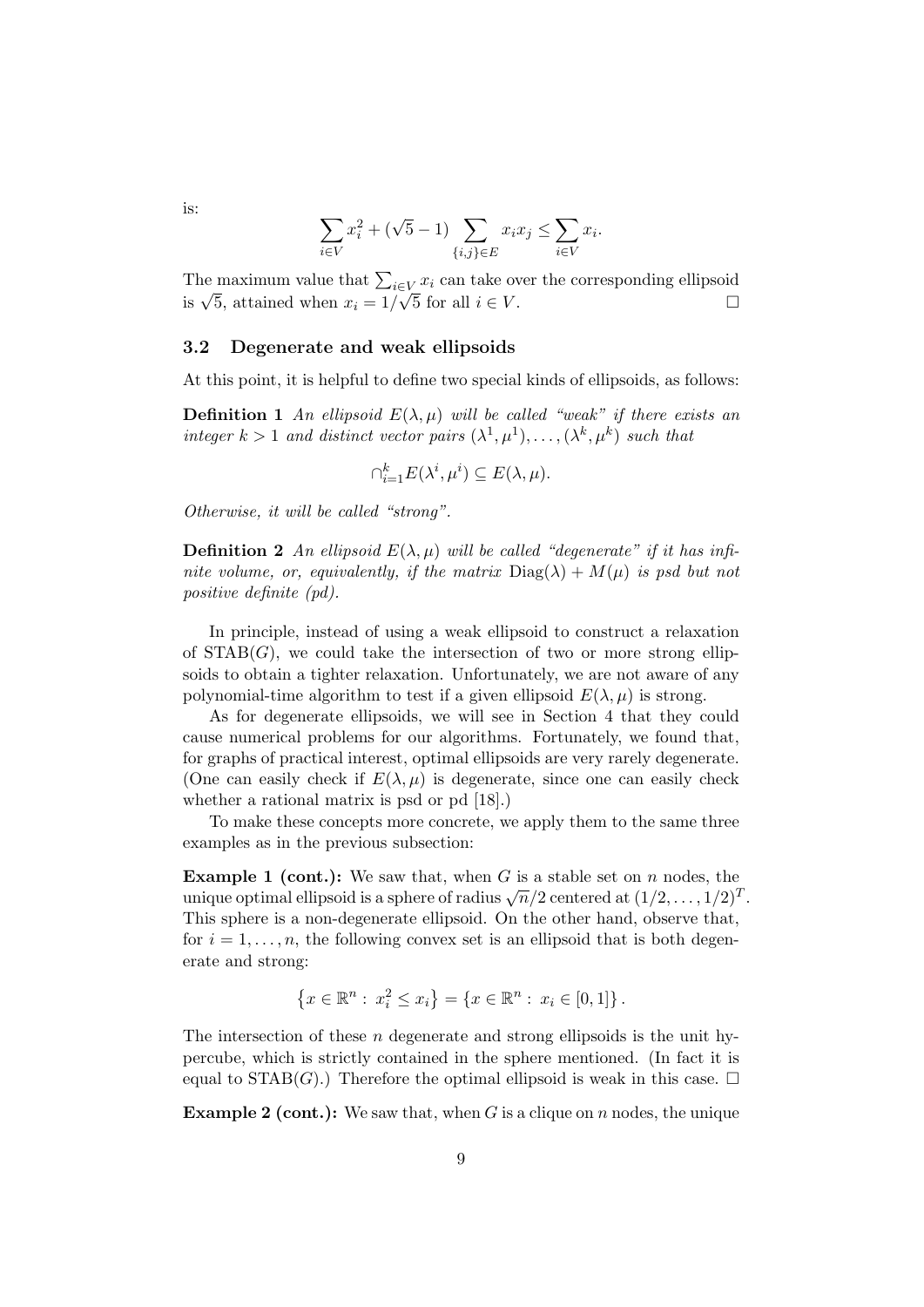optimal ellipsoid is defined by the two linear inequalities  $0 \le \sum_{i \in V} x_i \le 1$ . So, the ellipsoid is degenerate. On the other hand, the inequality  $\sum_{i\in V} x_i \leq$ 1 is a clique inequality, which defines a facet of  $STAB(G)$ . Since no other ellipsoid has this facet on its boundary, the optimal ellipsoid is strong.  $\square$ 

**Example 3 (cont.):** We saw that, when G is the 5-hole, the unique optimal dual solution has  $\lambda_i^* = 1$  for all  $i \in V$  and  $\mu_e^* = \sqrt{5} - 1$  for all  $e \in E$ . The minimum eigenvalue of the associated matrix  $Diag(\lambda) + M(\mu)$  is zero, which means that the optimal ellipsoid is degenerate. We do not know whether it is strong or weak, but conjecture that it is strong.  $\Box$ 

The following additional example shows that the unique optimal ellipsoid can be both degenerate and weak.

Example 4: Let G be the union of an isolated node and an edge. That is, let  $n = 3$  and let E contain the edge  $\{2, 3\}$ . For this graph,  $\alpha(G) = \theta(G) = 2$ . The unique optimal dual solution has  $\lambda_i^* = 1$  for all  $i \in V$  and  $\mu_{23}^* = 2$ . The corresponding convex quadratic constraint is:

$$
x_1^2 + (x_2 + x_3)^2 \le x_1 + x_2 + x_3.
$$

Now observe that any point  $x^* \in \mathbb{R}^3$  with  $x_1^* \in \{0,1\}$  and  $x_3^* = -x_2^*$  lies on the boundary of this ellipsoid. Therefore the ellipsoid is degenerate. On the other hand, using the same arguments as in Example 1 and Example 2, the following four ellipsoids are both degenerate and strong:

$$
\{x \in \mathbb{R}^3 : x_i \in [0, 1]\} \qquad (i = 1, 2, 3)
$$

$$
\{x \in \mathbb{R}^3 : 0 \le x_2 + x_3 \le 1\}.
$$

The intersection of these four ellipsoids is equal to  $STAB(G)$  in this case. Therefore the optimal ellipsoid is weak.

## 3.3 Ellipsoids, clique covers and perfect graphs

Given a graph G, the minimum number of cliques needed to cover the nodes of G is called the *clique covering number* and denoted by  $\bar{\chi}(G)$ . By definition,  $\bar{\chi}^f(G) \leq \bar{\chi}(G)$ , and we already saw in Subsection 2.2 that  $\alpha(G) \leq \theta(G) \leq \overline{\chi}^f(G)$ . A graph G is called perfect if  $\alpha(G') = \overline{\chi}(G')$  holds for every node-induced subgraph  $G' \subseteq G$ . The following proposition states that only degenerate ellipsoids are needed to describe the stable set polytope in the perfect graph case:

**Proposition 1** If  $G = (V, E)$  is a perfect graph, then  $STAB(G)$  is the intersection of a finite number of ellipsoids that are strong, but degenerate.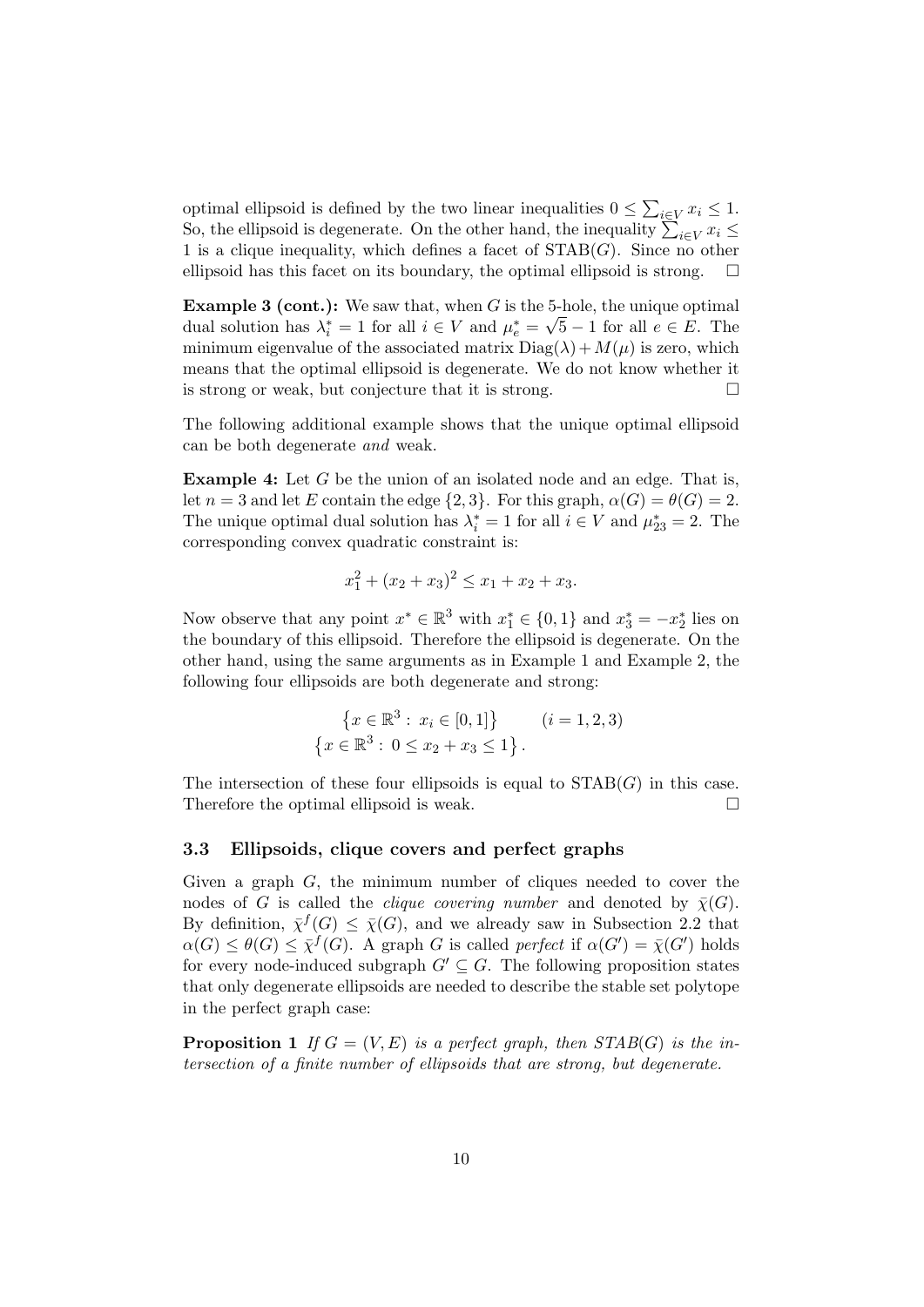**Proof.** Using the same argument as in Example 2 in the previous subsections, given any clique  $C$ , the convex quadratic inequality

$$
\left(\sum_{i \in C} x_i\right)^2 \le \sum_{i \in C} x_i
$$

defines the following strong and degenerate ellipsoid:

$$
\left\{x \in \mathbb{R}^n : 0 \le \sum_{i \in C} x_i \le 1\right\}.
$$

Similarly, using the same argument as in Example 1 in the last subsection, for each  $i \in V$ , the convex quadratic inequality  $x_i^2 \leq x_i$  defines the following strong and degenerate ellipsoid:

$$
\{x \in \mathbb{R}^n : x_i \in [0,1]\}.
$$

The intersection of these ellipsoids satisfies all clique and non-negativity inequalities. When G is perfect,  $STAB(G) = \text{QSTAB}(G)$ , and is therefore completely defined by clique and non-negativity inequalities.  $\Box$ 

Next, consider the class of graphs for which  $\alpha(G) = \overline{\chi}(G)$ . This includes all perfect graphs of course, but it includes many other graphs besides. (For example, let G be the graph obtained from the 5-hole by adding a new node 6 and a new edge  $\{1,6\}$ . Then  $\alpha(G) = \overline{\chi}(G) = 3$ , yet G is not perfect.) The following proposition shows that, for the graphs in this class, there exist optimal ellipsoids of a particularly simple form.

**Proposition 2** Suppose that  $\alpha(G) = \overline{\chi}(G)$ . Let  $C_1, \ldots, C_{\alpha(G)} \subset V$  be any family of cliques in G that form a clique cover. If necessary, delete vertices from the cliques in the family until each vertex is included in exactly one clique in the family. Let  $C'_1, \ldots, C'_{\alpha(G)}$  be the resulting cliques. Then the convex quadratic inequality

$$
\sum_{k=1}^{\alpha(G)} \left( \sum_{i \in C'_k} x_i \right)^2 \le \sum_{k=1}^{\alpha(G)} \sum_{i \in C'_k} x_i \tag{19}
$$

defines an optimal ellipsoid.

**Proof.** First, observe that the inequality (19) can be obtained from (11) by setting  $\lambda_i$  to 1 for all  $i \in V$  and setting  $\mu_{ij}$  to 2 if  $\{i, j\} \subseteq C'_k$  for some  $k$ , and to 0 otherwise. Moreover, the left-hand side of (19) is a sum of squares, and therefore the inequality is convex, as stated.

Now, let  $f(x)$  denote the left-hand side of (19) minus the right-hand side, so that the specified ellipsoid is defined by the constraint  $f(x) \leq 0$ . Also let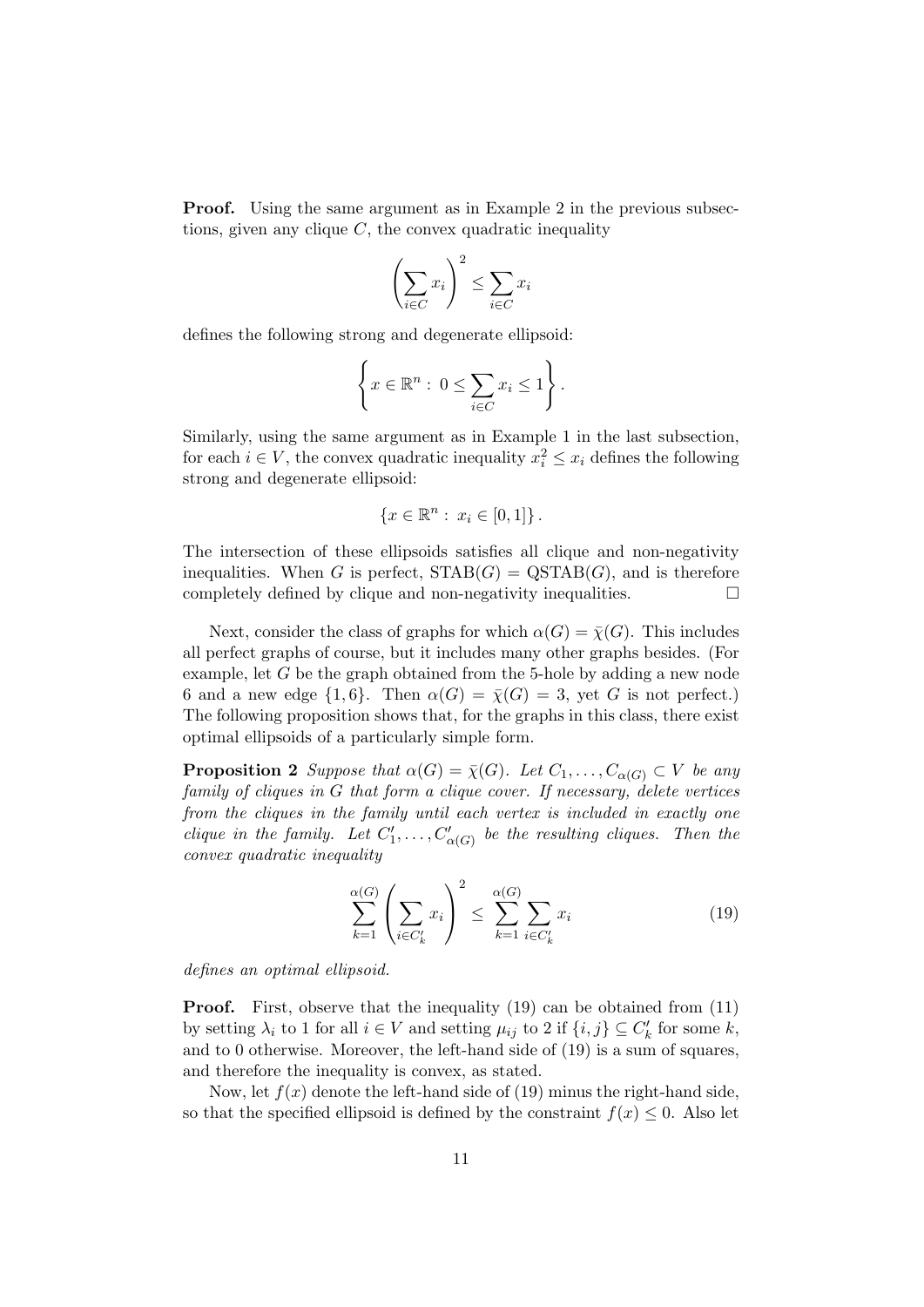$x^* \in \mathbb{R}^n$  be an arbitrary point such that  $\sum_{i \in C'_k} x_i^* = 1$  for  $k = 1, ..., \alpha(G)$ . Note that  $f(x^*) = 0$ , and therefore  $x^*$  is on the boundary of the ellipsoid. A first-order Taylor series expansion of  $f(x)$  at  $x^*$  shows that the tangent hyperplane to the ellipsoid at  $x^*$  is given by the equation  $\nabla f(x^*) \cdot (x - x^*) = 0$ . Now, for  $k = 1, ..., \alpha(G)$  and any  $i \in C'_{k}$ , we have  $\partial f / \partial x_{i} = 2 \sum_{j \in C'_{k}} x_{j} - 1$ , which takes the value 1 at  $x^*$ . So, the tangent hyperplane is defined by the equation  $\sum_{i\in V} x_i - \sum_{i\in V} x_i^* = 0$ . But  $\sum_{i\in V} x_i^* = \alpha(G)$ , and therefore the equation reduces to  $\sum_{i\in V} x_i = \alpha(G)$ . So, all points in the ellipsoid satisfy  $\sum_{i\in V} x_i \leq \alpha(G)$ . This implies that the given pair  $(\lambda, \mu)$  is an optimal solution to the Lagrangian dual, and therefore that the ellipsoid is optimal.  $\Box$ 

Counter-intuitively, the ellipsoids described in Proposition 2 are almost always both degenerate and weak:

Proposition 3 The optimal ellipsoids obtained via Proposition 2 are:

- degenerate unless G is a stable set:
- weak unless G is a clique.

Proof. Note that the matrix of quadratic terms on the left-hand side of (19) is block-diagonal, with  $\alpha(G)$  blocks. This implies that its rank is  $\alpha(G)$ . Now, if  $G$  is a stable set, the matrix is of full rank (in fact, it is the identity matrix). It is therefore pd, and the ellipsoid is non-degenerate. If, on the other hand, G is not a stable set, then  $\alpha(G) < n$ , and the matrix is singular. It therefore cannot be pd, and the ellipsoid is degenerate.

For the second point, recall that Proposition 1 gave a complete characterisation of the convex quadratic inequalities needed to define strong ellipsoids for perfect graphs. The inequality (19) is one of them if and only if  $\alpha(G) = 1$ , i.e., if G is a clique.

# 4 Using Ellipsoids Computationally

Our goal is to design branch-and-cut algorithms that exploit the existence of (near) optimal ellipsoids. In this section, we discuss ways in which this can be done.

## 4.1 Computation of a near-optimal ellipsoid

In practice, the dual SDP can be solved only to limited precision. Therefore, we must be content with a "near-optimal" dual solution. It is however crucial for the dual solution to be feasible, i.e., for the matrix  $Diag(\lambda) + M(\mu)$  to be psd, since otherwise the resulting set  $E(\lambda, \mu)$  would not be an ellipsoid. In the conference version of this paper [16], the dual solution was obtained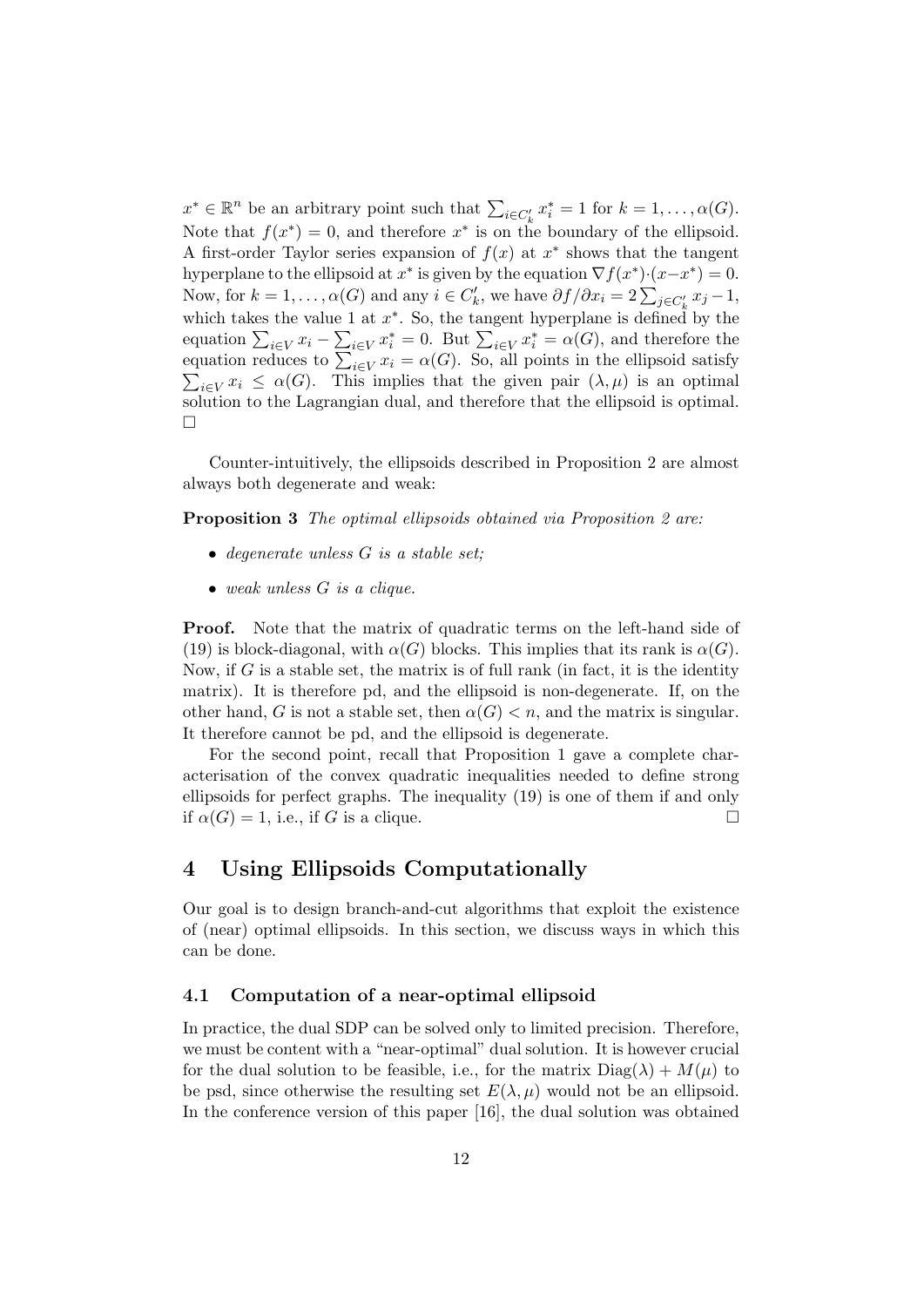using the SDP solver described in [28]. Afterwards, however, we showed that a tailored implementation of the subgradient method may be much faster, if a slight impairment of the upper bound is accepted [17]. This is indeed crucial to the application of the ellipsoidal method to large graphs. Therefore, for this paper we used our subgradient approach to compute the dual solution, which we denote by  $(\bar{\lambda}, \bar{\mu})$ .

## 4.2 An initial convex relaxation of the SSP

We start by constructing a collection  $\mathcal C$  of cliques covering all the edges of  $G$ , using a standard greedy algorithm (see, e.g., [14]). Now, let  $x^T A x \leq b \cdot x$  be the convex quadratic constraint associated with the ellipsoid  $E(\bar{\lambda}, \bar{\mu})$ . Our initial convex relaxation of the SSP is:

$$
\max \sum_{i \in V} x_i
$$
\n
$$
\sum_{i \in V} x_i
$$
\n
$$
\sum_{i \in C} x_i \le 1 \quad (C \in \mathcal{C})
$$
\n
$$
x \in [0, 1]^n.
$$
\n(20)

Note that this is a (convex) quadratically constrained program (QCP). In principle, this relaxation could be used directly within a plain branch-andbound algorithm. We however use a more sophisticated approach, as we explain in the following subsections.

#### 4.3 Alternative representations of the quadratic constraint

In practice, it is helpful to reformulate the quadratic constraint in (20). We found that three options worked well.

The first option is to convert the quadratic constraint into a second-order conic (SOC) constraint. This can be profitable since such constraints can be handled quite efficiently via interior-point algorithms (see, e.g., [1, 24]). If we let A be factorised as  $B^T B$ , this representation amounts to adding a new vector of variables  $y \in \mathbb{R}^n$  and two more variables  $z_1$  and  $z_2$ , and replacing the original constraint with:

$$
Bx = y
$$
  
\n
$$
z_1 = 1 - b \cdot x
$$
  
\n
$$
z_2 = 1 + b \cdot x
$$
  
\n
$$
z_2 \ge ||\begin{pmatrix} z_1 \\ y \end{pmatrix}||.
$$

Notice that all these new constraints are linear, apart from the last, which is a SOC constraint.

The second option is to approximate the SOC constraint in  $\mathbb{R}^n$  by the well-known linear description of Ben-Tal and Nemirovski [5]. They define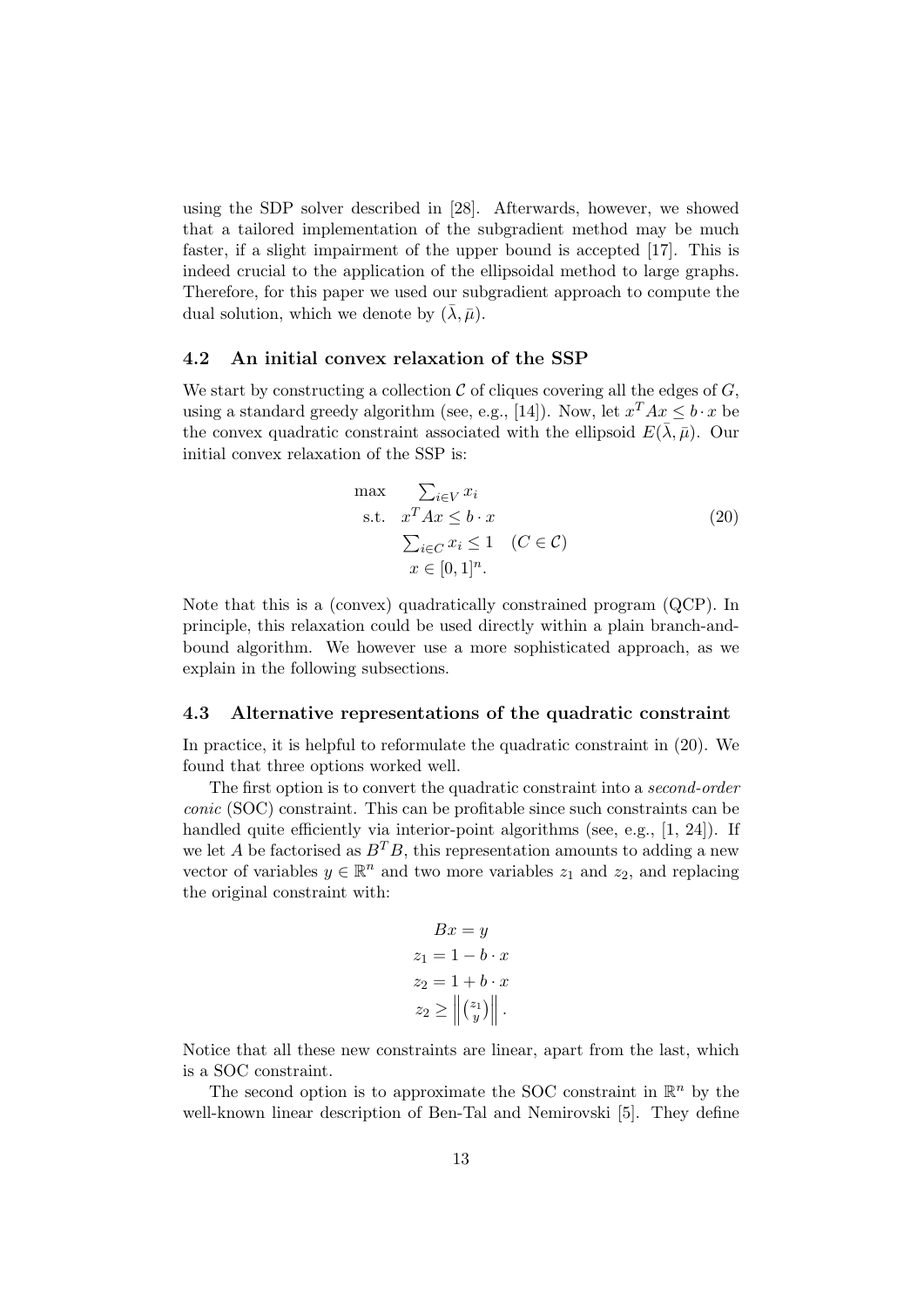an extended formulation in the space  $\mathbb{R}^{n+d}$  with  $d+1$  inequalities, where d is a parameter. Reformulation accuracy is proportional to  $2^{d+1}$  (see [5] for details). Our motivation for doing this is that one then needs to solve only LP relaxations within a branch-and-bound algorithm.

The third option is to work in the space of the original  $x$  variables, and approximate the original quadratic inequality directly by means of linear inequalities. We use the cutting-plane method of Kelley [23]. Given a convex constraint of the form  $f(x) \leq 0$ , it constructs a polyhedral outerapproximation via a set of linear constraints of the form  $\nabla f(\bar{x}^i) \cdot (x - \bar{x}^i) \leq 0$ , for a collection of suitably chosen points  $\bar{x}^i$ . In our implementation, these points are chosen to lie on the boundary of the ellipsoid, so that the linear constraints define tangent hyperplanes on the boundary of the ellipsoid.

Here are the details. Since the ellipsoid is invariably non-degenerate in practice, it has a centre, which we denote by  $\hat{x}$ . One can easily show that  $\hat{x} = \frac{1}{2}A^{-1}b$ . Then, to generate a collection of Kelley inequalities, one simply runs Kelley's cutting-plane algorithm, using the following separation routine to generate cuts in each iteration:

- 1. Let  $x^* \in [0,1]^n$  be a point lying outside the ellipsoid.
- 2. Find the value  $0 < \epsilon < 1$  such that the point

$$
\tilde{x} = \epsilon x^* + (1 - \epsilon)\hat{x}
$$

lies on the boundary of the ellipsoid. (This can be done by solving a quadratic equation in the single real variable  $\epsilon$ .)

3. Generate the Kelley cutting plane corresponding to  $\tilde{x}$ , which takes the form  $(2A\tilde{x} - b) \cdot x \le (2A\tilde{x} - b) \cdot \tilde{x}$ .

We will call the resulting cutting-plane algorithm "Algorithm 0". This approach has the advantage that the branch-and-cut algorithm needs to solve only LPs that involve the original  $x$  variables.

The outer approximation can be further strengthened by adding wellknown valid inequalities for  $STAB(G)$ . In particular, one can imagine improving the outer approximation by adding violated clique inequalities of the form  $\sum_{i\in C} x_i \leq 1$  (for some maximal clique C in G) along with each Kelley cut generated. Note that by adding clique inequalities alone, one cannot expect a bound improvement, since  $TH(G)$  already satisfies all clique inequalities. Nevertheless, we have found that the addition of clique inequalities can improve the convergence of the cutting-plane algorithm, probably because they can be generated more quickly than Kelley cuts and are more well-behaved numerically. Algorithm 1 describes the Kelley cutting-plane algorithm with additional generation of clique inequalities.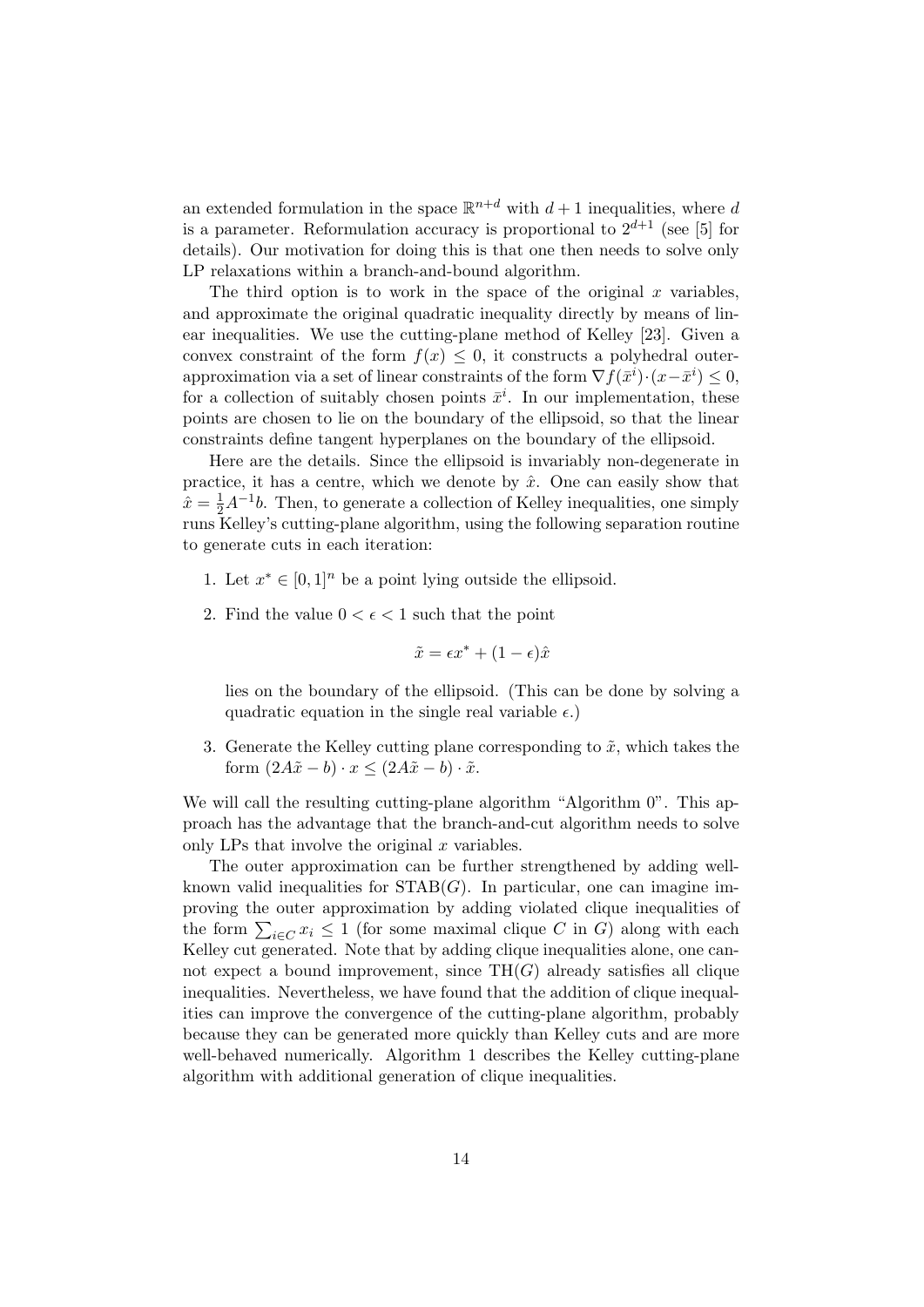Algorithm 1 Kelley cutting plane algorithm with clique inequalities

| Input: | A linear formulation $P$ , an ellipsoid $E(\lambda, \bar{\mu})$ |
|--------|-----------------------------------------------------------------|
|        | <b>Output:</b> An updated formulation $\mathcal{P}$             |

 $\bar{\mathcal{P}} \leftarrow \mathcal{P}$ for  $i := 1$  to maxiter do optimize over  $\bar{\mathcal{P}},$  get  $x^*$ evaluate  $\tilde{x}$ ,  $\nabla f(\tilde{x})$ if  $\nabla f(\tilde{x}) \cdot (x^* - \tilde{x}) > 0$  then scale  $\nabla f(\tilde{x}) \cdot (x - \tilde{x}) \leq 0$  by a constant factor  $\Gamma \to a \cdot x \leq b$ round down  $|a| \cdot x \leq |b|$  $\overline{\mathcal{P}} \leftarrow \overline{\mathcal{P}} \cup \{|a| \cdot x \leq |b|\}$ optimize over  $\bar{\mathcal{P}}$ , get  $x^*$ execute clique cutting plane routine that returns a collection of clique inequalities  $\mathcal{C}$ ;  $\bar{\mathcal{P}} \leftarrow \bar{\mathcal{P}} \cup \mathcal{C}$ else **STOP** end if end for return  $\bar{\mathcal{P}}$ 

Remark: In the extended abstract of this paper [16], we pointed out that the Kelley cuts can be strengthened using a simple "sequential lifting" procedure. In our experiments, however, we found this to be of little benefit. For this reason, and also for the sake of brevity, we do not consider this option further in this paper.

## 4.4 Branch-and-cut

Finally, we discuss branch-and-cut algorithms. In principle, one can embed the relaxation (20) directly within a branch-and-bound algorithm, and then add known valid inequalities for the SSP (such as clique inequalities) at each node of the enumeration tree. Unfortunately, reoptimising after branching is slow when using interior-point methods. For the same reason, a branchand-cut algorithm based on SOCP relaxations is not viable either. Not only that, but we have found that the Ben-Tal and Nemirovski [5] relaxation does not work well in a branch-and-cut context either, due partly to the presence of additional variables and constraints, and partly to numerical difficulties.

Our preferred choice, therefore, is to use a branch-and-cut algorithm with LP relaxations in the space of the original  $x$  variables, in which Kelley cuts and/or clique inequalities can be generated at each node.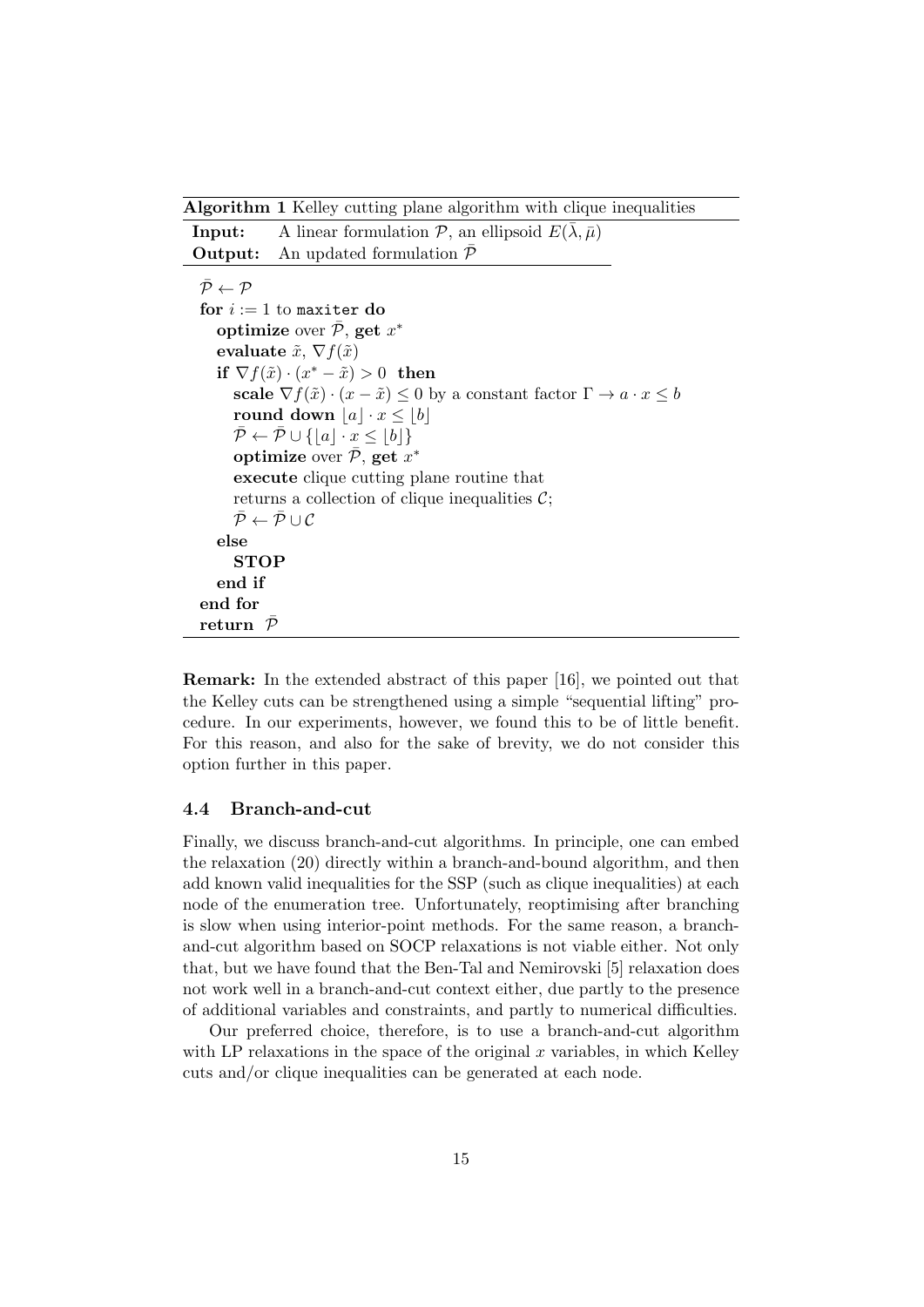# 5 Computational Results

We now perform an experimental comparison of the different algorithmic options. Two major issues are addressed: (i) showing that the  $\theta$ -bound is computationally accessible by linear descriptions and  $(ii)$  checking whether such descriptions can be of use within a branch-and-cut framework.

## 5.1 Test bed and implementation details

The test bed consists of the graphs from the DIMACS Second Challenge [20] with up to 700 vertices, available at the web site [7]. Among them, we do not consider the "easy" ones, that is, those for which the initial set of clique inequalities included in the relaxation (20) provides an LP relaxation yielding the integer optimum, or showing a negligible integrality gap. The instance features are reported in Table 1.

The cutting plane/branch-and-cut algorithms are implemented by the Gurobi Optimizer 5.6.2 framework in a linux x86 64 architecture (Ubuntu 12.04), compiler g++ 4.8. Gurobi is also used as QCP solver. The computations are run on a machine with two Intel Xeon 5150 processors (for a total of 4 cores) clocked at 2.6 GHz and 8GB RAM.

# 5.2 Strength of the linear descriptions

Table 2 compares  $\theta(G)$  with four upper bounds:

- 1.  $UB_{\rm E}$  achieved by the first formulation mentioned in Subsection 4.3, in which the quadratic constraint is converted into a SOC constraint and the relaxation is solved by the Gurobi barrier algorithm;
- 2.  $UB_{\text{BTN}}$  corresponding to the optimal value of the Ben-Tal and Nemirovski reformulation; the parameter d has been fixed to  $d = 8$  for all graphs, as a result of a preliminary investigation.
- 3.  $UB_K$  returned by Algorithm 0 with iteration limit set to 300 (the algorithm terminates early if the target ellipsoid bound is achieved);
- 4.  $UB_{\rm C}$  returned by Algorithm 1 with iteration limit set to 50 (the algorithm terminates early if the target ellipsoid bound is achieved). The separation heuristic for clique inequalities is executed "aggressively" (i.e., repeatedly invoked until no further clique violations are found) if the graph density  $\leq 25\%$ , but "moderately" (i.e., just one call for each Kelley cut) if the graph density is  $> 25\%$ .

The chosen iteration limits avoid a significant tailing-off effect for all instances and yield, on average, a profitable trade-off between quality of the upper bound and efficiency. The columns headed " $\mathcal{H}$ gap $(\theta(G))^n$ " report the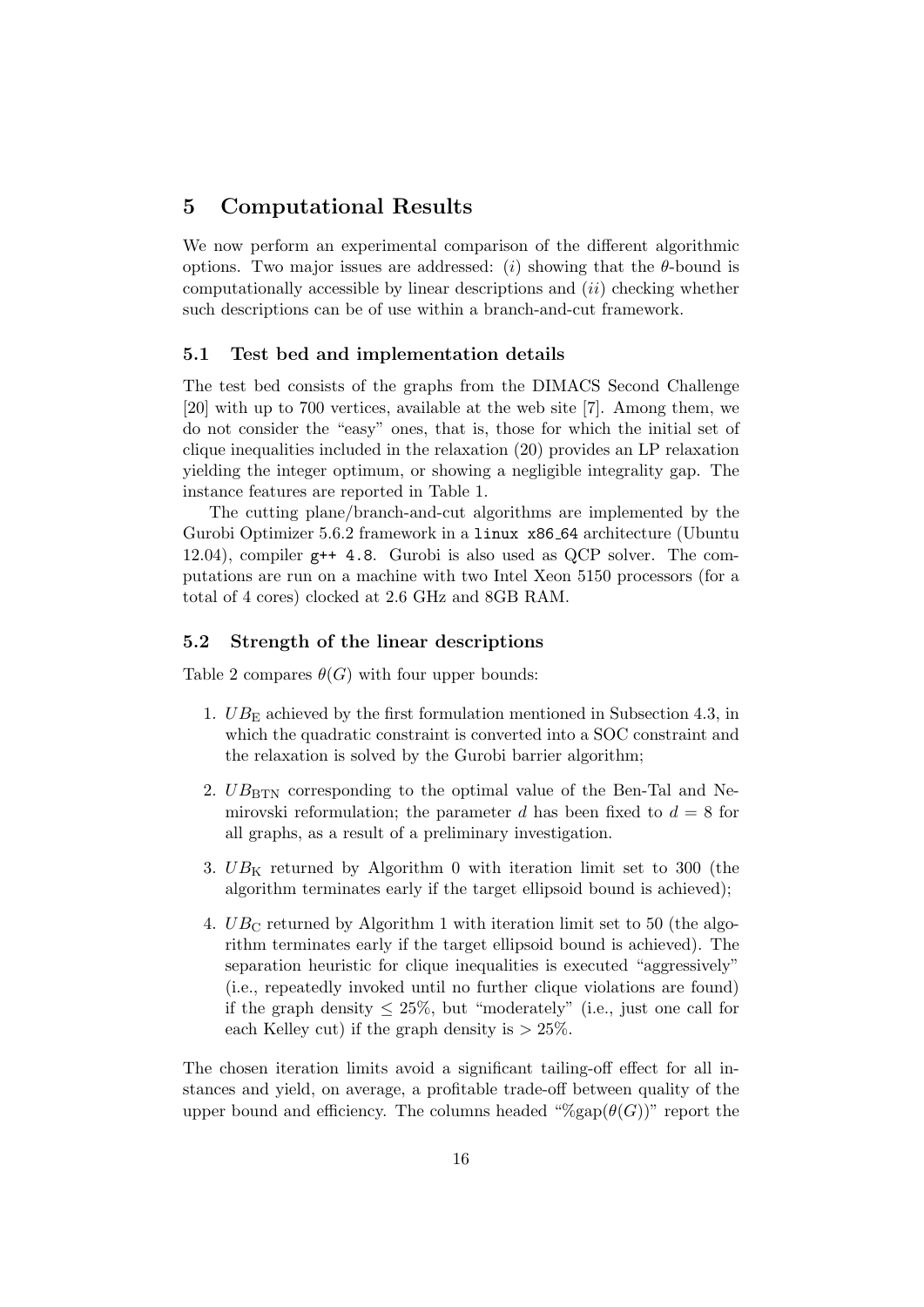| Name                      | $\left V\right $ | Density | $\alpha(G)$    | $\theta(G)$    |
|---------------------------|------------------|---------|----------------|----------------|
| $brock200_1$              | 200              | 0.25    | 21             | 27.46          |
| $brock200_2$              | 200              | 0.5     | 12             | 14.23          |
| $brock200_3$              | 200              | 0.39    | 15             | 18.82          |
| $brock200_4$              | 200              | 0.34    | 17             | 21.29          |
| $brock400_1$              | 400              | 0.25    | 27             | 39.7           |
| $brock400_2$              | 400              | 0.25    | 29             | 39.56          |
| $brock400_3$              | 400              | 0.25    | 31             | 39.48          |
| $brock400_4$              | 400              | 0.25    | 33             | 39.7           |
| C.125.9                   | 125              | 0.1     | 34             | 37.81          |
| C.250.9                   | 250              | 0.1     | 44             | 56.24          |
| DSJC125.1                 | 125              | 0.09    | 34             | 38.4           |
| DSJC125.5                 | 125              | 0.5     | 10             | 11.47          |
| DSJC125.9                 | 125              | 0.9     | $\overline{4}$ | $\overline{4}$ |
| gen200_p0.9_44            | 200              | 0.1     | 44             | 44             |
| keller4                   | 171              | 0.35    | 11             | 14.01          |
| $p_{hat300-1}$            | 300              | 0.76    | 8              | 10.07          |
| $p_{hat300-2}$            | 300              | 0.51    | 25             | 26.96          |
| $p_hat300-3$              | 300              | 0.26    | 36             | 41.17          |
| $p_{\text{hat500-1}}$     | 500              | 0.75    | 9              | 13.07          |
| $p_{\text{hat500-2}}$     | 500              | 0.5     | 36             | 38.98          |
| $p_{\text{hat500-3}}$     | 500              | 0.25    | 50             | 58.57          |
| $p_{hat700-1}$            | 700              | 0.75    | 11             | 15.12          |
| p_hat700-2                | 700              | 0.5     | 44             | 49.02          |
| $p_{hat700-3}$            | 700              | 0.25    | 62             | 72.74          |
| san400_0.5-1              | 400              | 0.5     | 13             | 13             |
| san400_0.7-1              | 400              | 0.3     | 40             | 40             |
| san400_0.7-2              | 400              | 0.3     | 30             | 30             |
| san400 <sub>-0</sub> .7-3 | 400              | 0.3     | 22             | 22             |
| san400_0.9-1              | 400              | 0.1     | 100            | 100            |
| $\mathrm{sanr}200\_0.7$   | 200              | 0.3     | 18             | 23.84          |
| $sanr200_0.9$             | 200              | 0.1     | 42             | 49.27          |

|  |  |  | Table 1: Graph characteristics |
|--|--|--|--------------------------------|
|--|--|--|--------------------------------|

percentage gap  $\frac{UB-\theta(G)}{\theta(G)}$ % w.r.t. the Lovász  $\theta$  bound. Notice that the approximation error is small for most of the instances. Notable exceptions are the graphs p hat 300-1, p hat 500-1 and p hat 700-1, representing the densest members of the p hat class. To explain this fact, recall that the initial ellipsoid  $E(\bar{\lambda}, \bar{\mu})$  is computed by the subgradient algorithm presented in [17].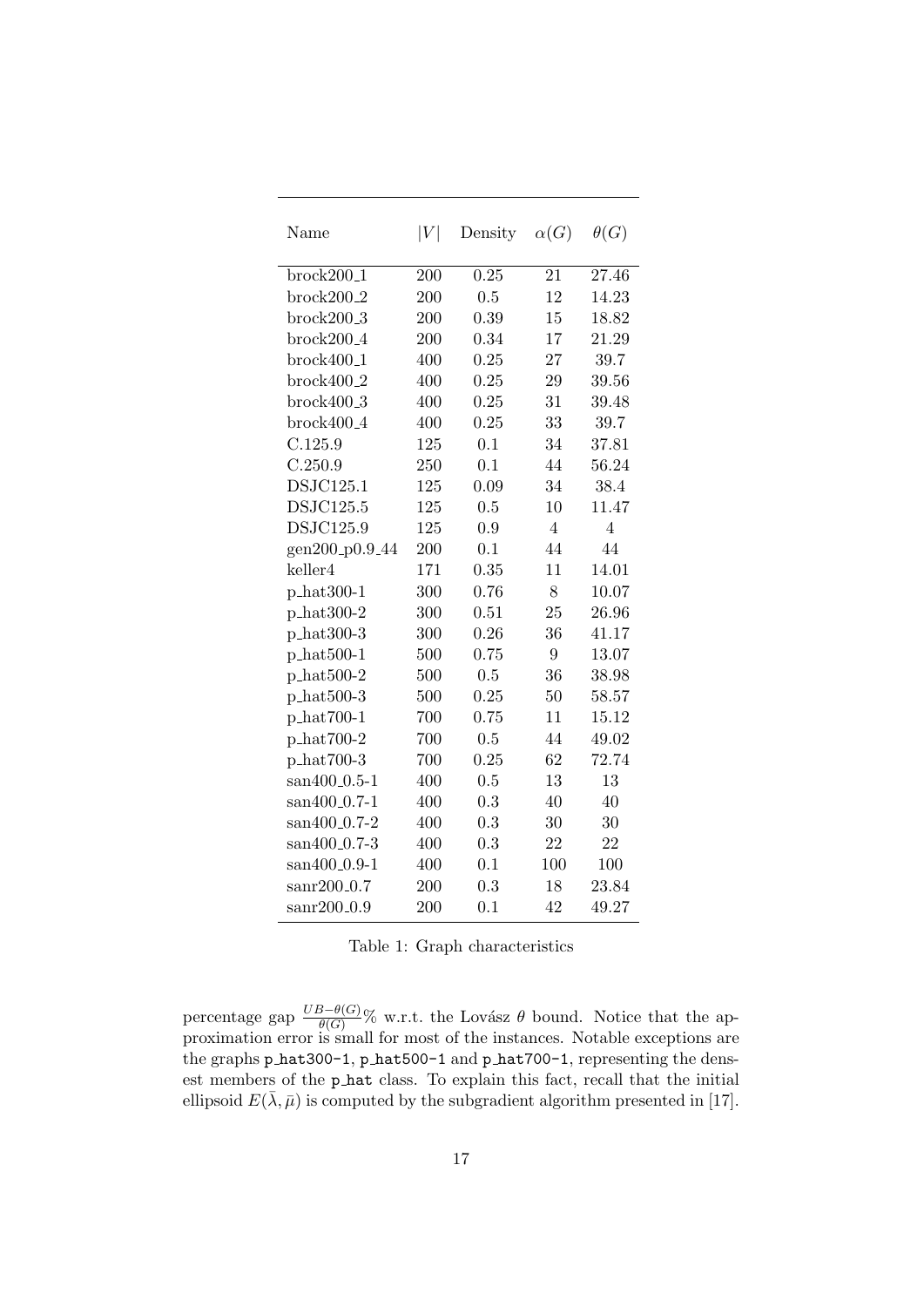When the graph is dense, the subgradient algorithm has to handle a large number of Lagrangian multipliers, which leads to very slow convergence. So, for those instances, the ellipsoid generated is quite far from being optimal. Happily, we will show in Section 4 that our branch-and-cut algorithm is effective on those very instances, even if the ellipsoids are sub-optimal.

Table 2 also shows that the quality of the upper bound  $UB<sub>E</sub>$  is preserved by all the linearization techniques. Indeed, the approximations achieved by  $UB_{\rm BTN}$  and even by  $UB_{\rm K}$ ,  $UB_{\rm C}$  are satisfactory. This was somehow expected from the BTN reformulation as it provides a guaranteed approximation. Interestingly, also Algorithm 0 achieves a strong bound, but Algorithm 1 exhibits significantly better performance with respect to CPU time. This is clear from the details reported in Table 3, in which  $t_K$  and  $t_C$  denotes the total CPU time (sum of separation and LP reoptimization times) of Algorithm 0 and Algorithm 1 respectively. Table 3 contains also the following data for each graph: time required by the subgradient algorithm to compute the initial ellipsoid; time required by the barrier algorithm to solve the SOCP reformulation; number of variables and constraints of the BTN reformulation and time elapsed by the Gurobi LP solver to solve it; number of Kelley cuts generated by Algorithm 0, upper bound and number of Kelley cuts by Algorithm 0 at  $t_{\text{C}}$ ; number of Kelley cuts and clique cuts generated by Algorithm 1. All times are expressed in seconds.

Looking at the bounds computed by Algorithm 0 at  $t_{\rm C}$ , one can observe that Algorithm 1 shows a faster convergence. Indeed it computes better bounds in 21 out of 31 cases, typically corresponding to hard instances. In the remaining 10 cases, even if the bound from Algorithm 0 is slightly stronger, it is achieved by a much larger number of Kelley cuts.

The Kelley cuts provide two additional benefits. The first benefit concerns dense graphs, in which the standard formulation size may become intractable. In fact, as the density goes over  $40 - 50\%$ , the number of clique inequalities grows rapidly and overloads the simplex reoptimization. However, by applying the Kelley cuts, many of the clique inequalities can be discarded from the current formulation, while keeping safe the quality of the upper bound, yielding an important speed-up.

A second benefit is that using a small number of Kelley cuts protects the method from a potential difficulty caused by the cut density. Kelley cuts are structurally quite dense, a feature that typically degrades the computational behaviour of cutting planes (see the CPU times of the pure Kelley cuttingplane algorithm). On the contrary, a selected bunch of Kelley cuts is costeffective even when used in branch-and-cut frameworks, as illustrated in the next section.

The overall picture drawn by this experiment is that linearizing the ellipsoidal constraint yields strong and computationally tractable LP relaxations of stable set problems with size |V| in the range  $[300, 700]$ .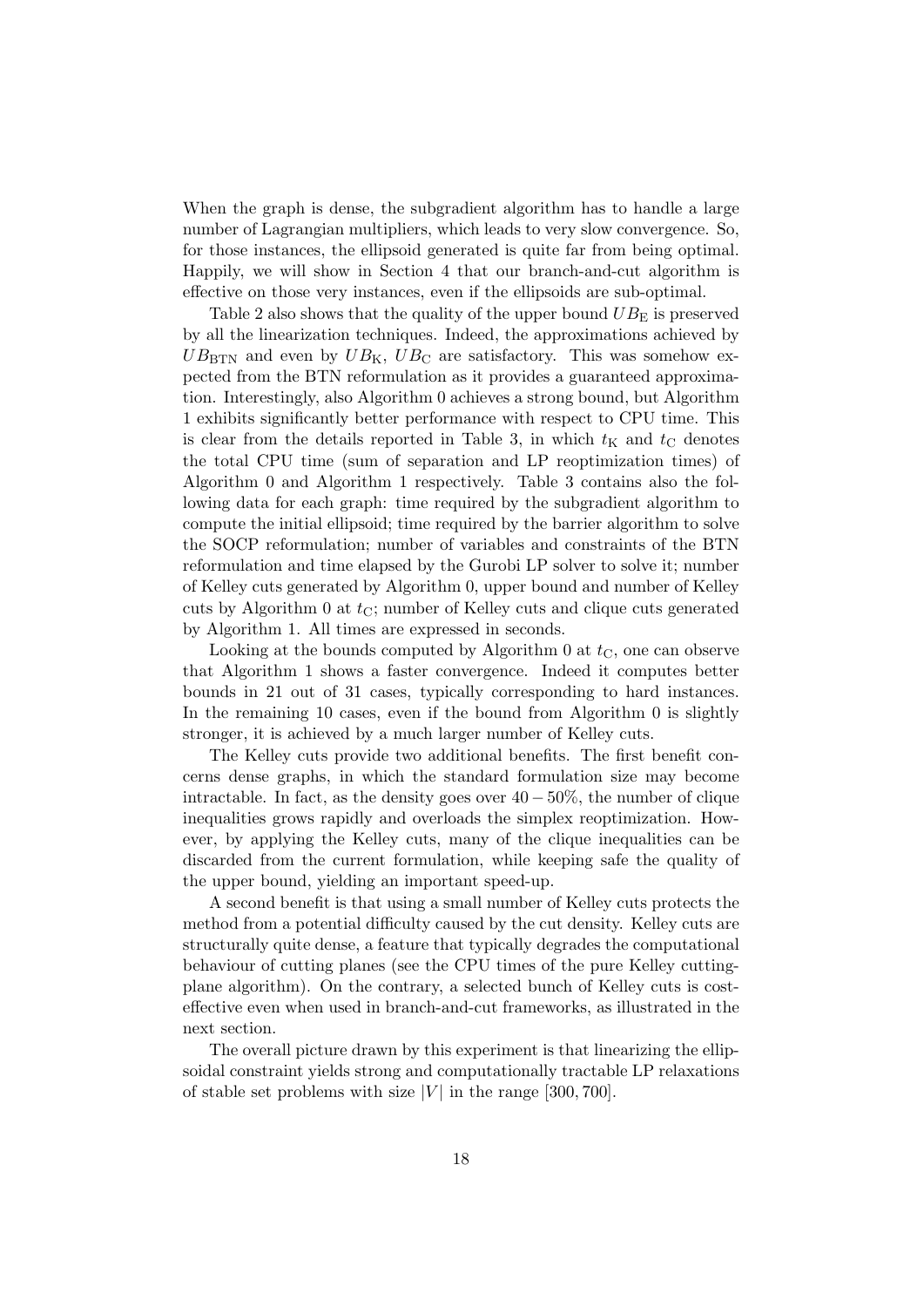|                             | Ellipsoid    |                        |                | <b>BTN</b> reformulation |              | Algorithm 0            |              | $\rm{Algorithm}$ 1    |
|-----------------------------|--------------|------------------------|----------------|--------------------------|--------------|------------------------|--------------|-----------------------|
| Graph                       | $UB_{\rm E}$ | $\%$ gap $(\theta(G))$ | $UB_{\rm HTM}$ | $\%$ gap $(\theta(G))$   | $UB_{\rm K}$ | $\%$ gap $(\theta(G))$ | $UB_{\rm C}$ | $\%$ gap $(\theta(G)$ |
| brock200                    | 27.46        | 0.00                   | 27.46          | 0.00                     | 28.45        | 3.61                   | 28.53        | 3.90                  |
| brock $200\_2$              | 14.53        | 2.11                   | 14.93          | 4.92                     | 15.25        | 717                    | 15.16        | 6.54                  |
| $brock200_3$                | 19.09        | 1.43                   | 19.44          | 3.29                     | 19.60        | 4.14                   | 19.60        | 4.14                  |
| $brock200_4$                | 21.53        | 1.13                   | 21.81          | 2.44                     | 22.26        | 4.56                   | 22.35        | 4.98                  |
| brock400_                   | $40.35\,$    | 1.64                   | 40.72          | 2.57                     | 42.11        | 6.07                   | $41.83\,$    | 5.37                  |
| brock400.2                  | 41.71        | 5.43                   | 42.38          | 7.13                     | 43.22        | 9.25                   | 42.82        | 8.24                  |
| $brock400-3$                | 40.25        | 1.95                   | 40.34          | $2.18$                   | $42.11\,$    | 6.66                   | 41.05        | 3.98                  |
| $b$ rock $400\_4$           | $40.86$      | 2.92                   | 40.91          | 3.05                     | 41.45        | 4.41                   | 41.26        | 3.93                  |
| C.125.9                     | 37.99        | 0.49                   | 38.16          | 0.94                     | 38.29        | 1.28                   | 38.48        | 1.79                  |
| C.250.9                     | 57.02        | 1.39                   | 57.43          | 2.12                     | 58.27        | 3.61                   | 58.09        | 3.29                  |
| DSJC125.1                   | 38.54        | 0.37                   | 38.75          | 0.92                     | 38.84        | $1.15\,$               | 39.16        | $\frac{1.99}{6.71}$   |
| <b>DSJC125.5</b>            | 11.82        | 3.05                   | 11.87          | 3.49                     | 11.91        | 3.84                   | 12.24        |                       |
| DSJC125.9                   | 4.12         | 3.00                   | 4.13           | 3.25                     | 4.28         | 7.00                   | 4.31         |                       |
| gen200 <sub>-</sub> p0.9-44 | 44.38        | $0.86\,$               | 44.66          | 1.50                     | 44.66        | $1.50\,$               | 44.38        | $0.86\,$              |
| keller4                     | 14.28        | 1.93                   | 14.43          | 3.00                     | 14.28        | $1.93\,$               | 14.55        | 3.85                  |
| $p\_hat300-1$               | 10.90        | 8.24                   | 10.95          | 8.74                     | 12.11        | 20.26                  | 11.13        | $10.53\,$             |
| $p\_hat300-2$               | 27.25        | $1.08\,$               | 27.83          | 3.23                     | 28.10        | 4.23                   | 28.50        | 5.71                  |
| $p\_hat 300-3$              | 41.69        | $1.26\,$               | 41.73          | $1.36\,$                 | 43.07        | $4.62\,$               | 43.02        | 4.49                  |
| $p\_hat500-1$               | 14.53        | 11.17                  | 14.92          | 14.15                    | 16.47        | 26.01                  | 15.92        | 21.81                 |
| $p\_hat500-2$               | 39.53        | 1.41                   | 40.43          | 3.72                     | 40.85        | $4.80$                 | 41.02        | 5.23                  |
| $p\_hat500-3$               | 59.97        | 2.39                   | 60.40          | 3.12                     | 61.86        | 5.62                   | 61.79        | 5.50                  |
| $p\_hat700-1$               | 18.27        | 20.83                  | 18.29          | 20.97                    | 19.91        | 31.68                  | 19.39        | 28.24                 |
| $p\_hat700-2$               | 51.17        | 3.39                   | 51.54          | 5.14                     | 52.05        | $6.18\,$               | 52.05        | 6.18                  |
| $p\_hat700-3$               | 74.09        | 1.86                   | 75.27          | 3.48                     | 77.36        | 6.35                   | 76.34        | $4.95\,$              |
| san400_0.5-                 | 13.41        | 3.15                   | 13.42          | 3.23                     | 13.28        | 2.15                   | 13.46        | 3.54                  |
| san400 <sub>-0</sub> .7-1   | 40.02        | 0.05                   | 40.12          | 0.30                     | 40.02        | $0.05\,$               | 40.03        | 0.08                  |
| san400 <sub>-</sub> 0.7-2   | 30.04        | 0.13                   | 30.09          | 0.30                     | 30.01        | 0.03                   | 30.04        | 0.13                  |
| san400 <sub>-0</sub> .7-3   | 22.66        | 3.00                   | 22.66          | 3.00                     | 22.95        | 4.32                   | 22.93        | 4.23                  |
| san400_0.9-1                | 100.00       | 0.00                   | 100.24         | 0.24                     | 100.00       | 0.00                   | 100.00       | 0.00                  |
| sanr200 <sub>-0</sub> .7    | 23.95        | $0.46$<br>0.75         | 24.44          | 2.52                     | 24.71        | 3.65                   | 24.75        | $3.82$<br>$2.70$      |
| sanr200_0.9                 | 49.64        |                        | 49.85          | 1.18                     | 50.33        | 2.15                   | 50.60        |                       |
|                             |              |                        |                |                          |              |                        |              |                       |

Table 2: Ellipsoid vs. LP upper bounds Table 2: Ellipsoid vs. LP upper bounds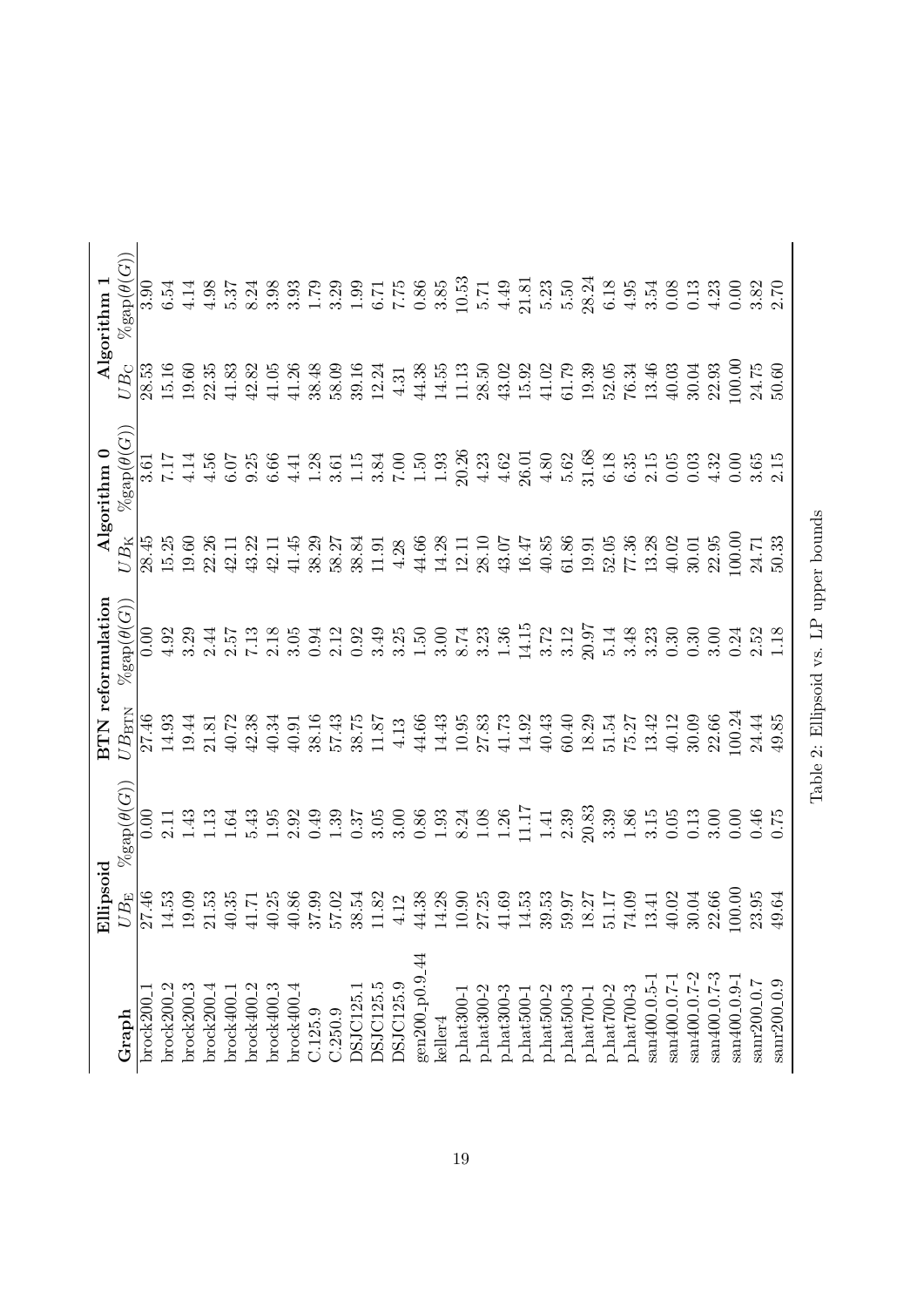|                                              | Ellipsoid           |                                                           |                       | <b>BTN</b> reformulation                       |                                                                                            | Algorithm 0                                    |                                          |                                                                               |                                                                                      | Algorithm 1                 |                                                                              |
|----------------------------------------------|---------------------|-----------------------------------------------------------|-----------------------|------------------------------------------------|--------------------------------------------------------------------------------------------|------------------------------------------------|------------------------------------------|-------------------------------------------------------------------------------|--------------------------------------------------------------------------------------|-----------------------------|------------------------------------------------------------------------------|
|                                              | Subgradient Barrier |                                                           | Columns Rows          |                                                |                                                                                            |                                                | Kelley Bound Kelley                      |                                                                               | $C_4$                                                                                |                             | Kelley Clique                                                                |
| $\operatorname{Graph}$                       | time                | time                                                      |                       | time                                           |                                                                                            | cuts                                           | at $t_C$                                 | cuts at $t_C$                                                                 |                                                                                      | cuts                        | cuts                                                                         |
| brock200                                     | 8.3                 |                                                           | 3,801                 | 6,839                                          | 27.67                                                                                      | 300                                            | 28.52                                    | 178                                                                           |                                                                                      | $\Theta$                    | 1,996                                                                        |
| 2002200                                      | 6.23                | 0.91                                                      | 3,801                 | $2.89$<br>7.73<br>6,624                        |                                                                                            | 300                                            | 15.26                                    | 58                                                                            | 5.8                                                                                  |                             | 4,050                                                                        |
| $brock200_3$                                 | 19.47               | $1.46\,$                                                  | 3,801                 | 7.02<br>6,828<br>6,870                         | 22.98<br>28.79<br>20.45                                                                    | 300                                            |                                          |                                                                               |                                                                                      |                             | 3,437                                                                        |
| 00Ck200                                      | 8.49                | 1.54                                                      | 3,801                 | 0.7                                            |                                                                                            | 300                                            |                                          | 149<br>296                                                                    |                                                                                      |                             | 5,550                                                                        |
| brock400                                     | 74.41               | 40.28                                                     | 7,601                 | 49.88<br>$16,\!051$                            | $\begin{array}{c} 408.34 \\ 474.53 \\ 360.51 \\ 297.53 \end{array}$                        | 300                                            | $19.62$<br>$22.29$<br>$43.34$<br>$43.34$ | 142<br>152<br>121<br>133                                                      | $\begin{array}{c} 14.37 \\ 20.12 \\ 91.91 \end{array}$                               | $\oplus$                    | $11,\!432$                                                                   |
| brock400                                     | 45.35               | $\begin{array}{c} 38.81 \\ 40.82 \\ \pm 0.25 \end{array}$ | $7,601$               | 46.92<br>16,095                                |                                                                                            | 300                                            |                                          |                                                                               | 120.07                                                                               | $\Theta$                    | 5,877                                                                        |
| $brock400-3$                                 | 34.45               |                                                           | 7,601                 | 83.59<br>16,095                                |                                                                                            | 300                                            | $42.19 \newline 41.53$                   |                                                                               | 84.11<br>88.68                                                                       | $\Theta$                    | 5,440                                                                        |
| $brock400_4$                                 | 80.71               |                                                           | $7,601$               | 85.35<br>16,033                                |                                                                                            | 300                                            |                                          |                                                                               |                                                                                      | $\Theta$                    | 5,829                                                                        |
| C.125.9                                      | 3.45                | $0.08\,$                                                  |                       | 0.26<br>3,733                                  | 5.91                                                                                       | 300                                            | 38.43                                    |                                                                               | 0.6                                                                                  | $50^{\circ}$                |                                                                              |
| C.250.9                                      | 45.36               | 107                                                       |                       | 4.9<br>8,132                                   | $56.44\,$                                                                                  | $300\,$                                        | 59.19                                    | 61                                                                            | 5.02                                                                                 | $50^{\circ}$                | 325                                                                          |
| <b>DSJC125.1</b>                             | 6.4                 | $0.09$<br>$0.19$<br>$0.03$                                | $\frac{2,376}{4,751}$ | 0.24<br>3,708                                  | 4.94                                                                                       | $300\,$                                        | 39.11                                    | $\mathbb{Z}$                                                                  | 0.44                                                                                 | $\mathbb{S}$                | $\overline{19}$                                                              |
| DSJC125.5                                    | 4.24                |                                                           |                       | 747<br>$3,895$                                 | $4.93 \newline 1.17$                                                                       |                                                |                                          |                                                                               |                                                                                      | LΩ                          | $\begin{array}{c} 1,916 \\ 1,073 \\ 25 \end{array}$                          |
| DSJC125.9                                    | 3.17                |                                                           |                       | 0.21<br>3,368                                  |                                                                                            | $\begin{array}{c} 300 \\ 113 \\ 2 \end{array}$ |                                          |                                                                               |                                                                                      | 520                         |                                                                              |
| gen200 <sub>-p</sub> 0.9 <sub>-44</sub>      | 20.48               | 0.36                                                      | $\frac{2,376}{2,376}$ | $0.87\,$<br>6,212                              | $0.01\,$                                                                                   |                                                |                                          | $169$ $274$ $274$ $299$ $274$ $299$ $299$ $299$ $299$ $299$ $299$ $299$ $299$ | $2.27$<br>$2.16$<br>$0.07$<br>$0.64$                                                 |                             |                                                                              |
| keller4                                      | 3.99                | 0.2                                                       | 3,250                 | 0.58<br>4,959                                  | 7.34                                                                                       | 300                                            |                                          |                                                                               |                                                                                      | $\overline{10}$             | 839                                                                          |
| p_hat300-                                    | 29.92               | $0.87$                                                    | 5,701                 | 2.72<br>8,926                                  | $43.83\,$                                                                                  | 300                                            |                                          |                                                                               |                                                                                      | ഹ                           |                                                                              |
| $p\_hat300-2$                                | 39.97               | 2.77                                                      | $\frac{5,701}{5,701}$ | 21.44<br>9,819                                 | $81.99\,$                                                                                  | 300                                            |                                          |                                                                               |                                                                                      | ъp                          |                                                                              |
| $p\_hat300-3$                                | 85.42               |                                                           |                       | 26.37<br>10,949                                | 73.98<br>128.01                                                                            | 300                                            |                                          |                                                                               |                                                                                      | $\Theta$                    |                                                                              |
| $_{\rm 1-1}$ hat $500$ -                     | 166.87              | 6.84                                                      | 9,501                 | 54.74                                          |                                                                                            | 300                                            |                                          |                                                                               |                                                                                      |                             |                                                                              |
| $phat500-2$                                  | 241.38              |                                                           | $9,501$<br>$9,501$    | 193.14<br>$15,709$ ;<br>$17,805$<br>$20,808$ ; | 389.02                                                                                     | 300                                            |                                          |                                                                               |                                                                                      |                             | $\begin{array}{c} 8,424 \\ 1,837 \\ 2,537 \\ 2,5385 \\ 2,185 \\ \end{array}$ |
| $p\_hat500-3$                                | $211.57$            | 24.59<br>88.85                                            |                       | 305.52                                         | 404.79                                                                                     | 300                                            |                                          |                                                                               |                                                                                      | S,                          | 6,082                                                                        |
| p_hat700-                                    | 372.69              | 28.42                                                     | 13,301                | 239.73<br>22,768                               | $\begin{array}{c} 1,392.81 \\ 3,344.90 \\ 2,045.77 \\ 13.93 \\ 12.73 \\ 42.52 \end{array}$ | 300                                            |                                          |                                                                               | $4.23$<br>$3.35$<br>$25.94$<br>$40.46$<br>$93.69$<br>$168.52$<br>$15.79$<br>$215.79$ | LΩ                          | 43,855                                                                       |
| $phat700-2$                                  | 479.25              | 123.83                                                    | 13,301                | 338.15<br>$26{,}270$                           |                                                                                            | 300                                            |                                          |                                                                               |                                                                                      | $\Xi$                       | 18,215                                                                       |
| $\mathrm{p}\text{-}\mathrm{hat700}\text{-}3$ | .427.96             | 602.93                                                    | 13,301                | 778.75<br>32,486                               |                                                                                            | 300                                            |                                          |                                                                               | 291.83                                                                               | $\mathbb{S}$                | 25,834                                                                       |
| san400 <sub>-0</sub> .5-1                    | 12.75               | 2.73                                                      | 7,601                 | 6.2<br>12,155                                  |                                                                                            | $\frac{11}{10}$                                |                                          |                                                                               | $23.14$<br>4.76                                                                      |                             | 6,774                                                                        |
| san400_0.7-1                                 | $16.85\,$           | 21.88                                                     | $7,\!601$             | 31.63<br>$15,890$                              |                                                                                            |                                                |                                          |                                                                               |                                                                                      |                             | 757                                                                          |
| san400 <sub>-</sub> 0.7-2                    | 20.82               | 19.44                                                     | $7,601$               | 26.23                                          |                                                                                            | 300                                            |                                          | 33                                                                            | 17.84                                                                                |                             | 2,723                                                                        |
| san400 <sub>-</sub> 0.7-3                    | 758.07              | 9.72                                                      | $7,\!601$             | 37.01<br>$14,782$<br>$13,618$                  | 11.59                                                                                      | 300                                            |                                          | $\overline{10}$                                                               | 3.04                                                                                 | $\frac{1}{1}$ $\frac{1}{1}$ | 996                                                                          |
| san400_0.9-1                                 | 4.29                | 16.49                                                     | 7,601                 | 24.27<br>15,445                                | 0.27                                                                                       |                                                |                                          |                                                                               | 0.52                                                                                 |                             | 53                                                                           |
| sanr200_0.7                                  | 12.23               | 1.32                                                      | 3,801                 | 0.99<br>5,873                                  | 26.49                                                                                      | 300                                            |                                          | $_{\rm N/A}^{\rm XA}$                                                         | $6.02$<br>1.42                                                                       | $\mathfrak{D}$              | 1,640<br>125                                                                 |
| sanr200_0.9                                  | 28.35               | C.C                                                       | 3,801                 | 3.91<br>,332                                   | 25.03                                                                                      | 300                                            |                                          |                                                                               |                                                                                      | $\mathfrak{D}$              |                                                                              |
|                                              |                     |                                                           |                       |                                                |                                                                                            |                                                |                                          |                                                                               |                                                                                      |                             |                                                                              |

Table 3: CPU times and other details

Table 3: CPU times and other details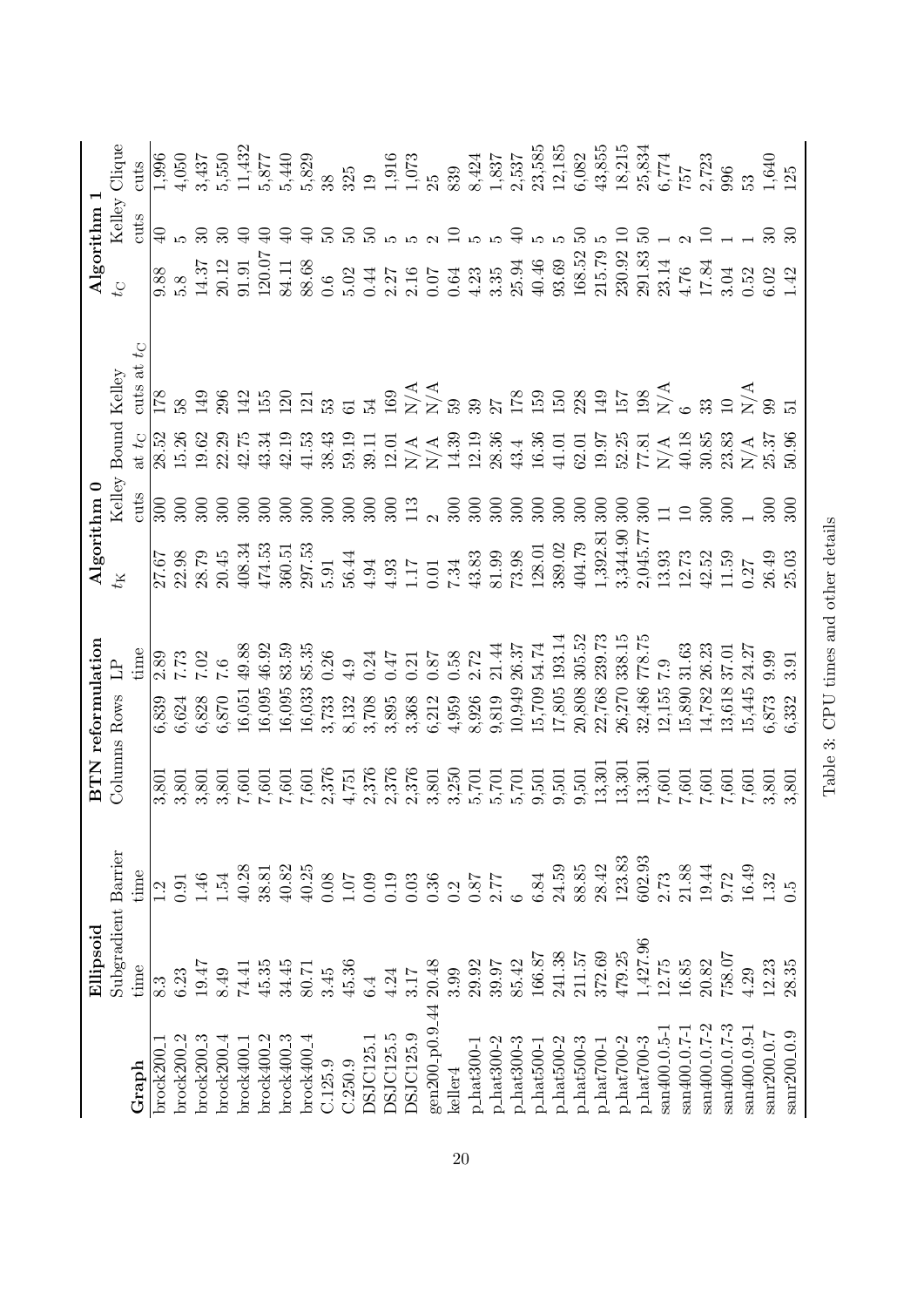We remark that lift-and-project methods have been previously investigated [15, 14] with the purpose of achieving target bounds comparable to those from SDP formulations. Compared to those, the method based on ellipsoids shows a more robust and density-independent behavior. In fact, dense graphs with remarkably larger size could be tackled than those which were tractable by lift-and-project (which, up to now, has been successfully applied to graphs with more than 300 vertices only if they are quite sparse). Interestingly, (building and) solving the BTN and Kelley reformulations seems to be faster than solving strong SDP relaxations, such as those investigated in [6], [9] and [19].

## 5.3 Branch-and-cut

We then tested a straightforward branch-and-cut implementation. Specifically, we load into an initial pool all the Kelley cuts along with the clique inequalities generated by Algorithm 1 and then run the Gurobi branch-andcut algorithm with checking for violated cuts in the pool. All other cutting planes are turned off, as these turn out to be not effective.

Table 4 compares the branch-and-cut algorithm described in the previous paragraph with two other algorithms. The first consists of solving, by the Gurobi branch-and-cut routine (default settings), the 0-1 LP formulation based on the initial collection  $\mathcal C$  of clique inequalities (see Section 4.2). This is referred to as the clique formulation and reads as:

$$
\begin{array}{ll}\n\max & \sum_{i \in V} x_i \\
\text{s.t.} & \sum_{i \in C} x_i \le 1 \quad (C \in \mathcal{C}) \\
& x \in \{0, 1\}^n.\n\end{array} \tag{21}
$$

The second competitor is again Gurobi, but using its mixed-integer quadratic convex programming (MIQCP) solver to solve a formulation obtained from the relaxation (20) by declaring all variables to be binary.

It is worth mentioning that Gurobi implements sophisticated strategies to handle convex quadratic inequalities: conversion of quadratic constraints to SOC constraints, linearization of quadratic terms on binary variables, and outer-approximation. The Gurobi parameter MIQCPMethod controls the method used to solve MIQCP models. We set it to 1, which corresponds to a linearized, outer-approximation approach (instead of solving continuous QCP relaxations at each node). In our experiments, this value achieved the best results.

For each algorithm we report the number of evaluated subproblems and the CPU time (this includes the time to compute the ellipsoid and to generate the Kelley cuts). The speed-up factor of Kelley based branch-and-cut w.r.t. the best competitor is also quoted.

We also include Figures 1 and 2, with the performance profiles corresponding to the results of Table 4. The performance profiles, introduced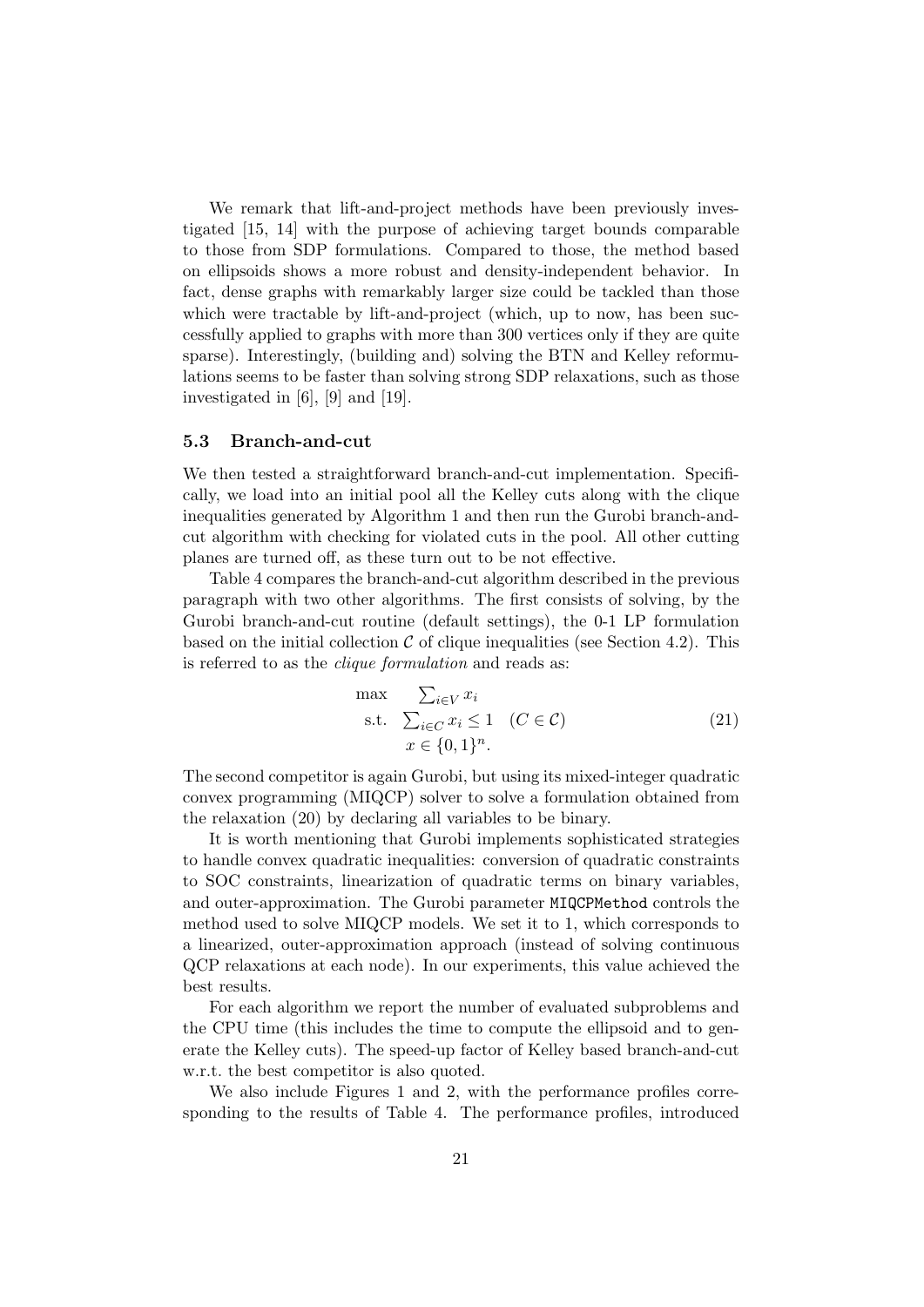by Dolan and Moré  $[8]$ , provide a succinct view of the relative behaviour of the different algorithms upon the given test set. Specifically, they plot the probability that the number of evaluated subproblems or the CPU time for an algorithm on a given instance is within a factor of  $\beta$  of the *best* competing algorithm for that instance. Therefore, methods whose corresponding profile lines are the highest are the most effective.



Figure 1: Performance profile of number of subproblems



Figure 2: Performance profile CPU time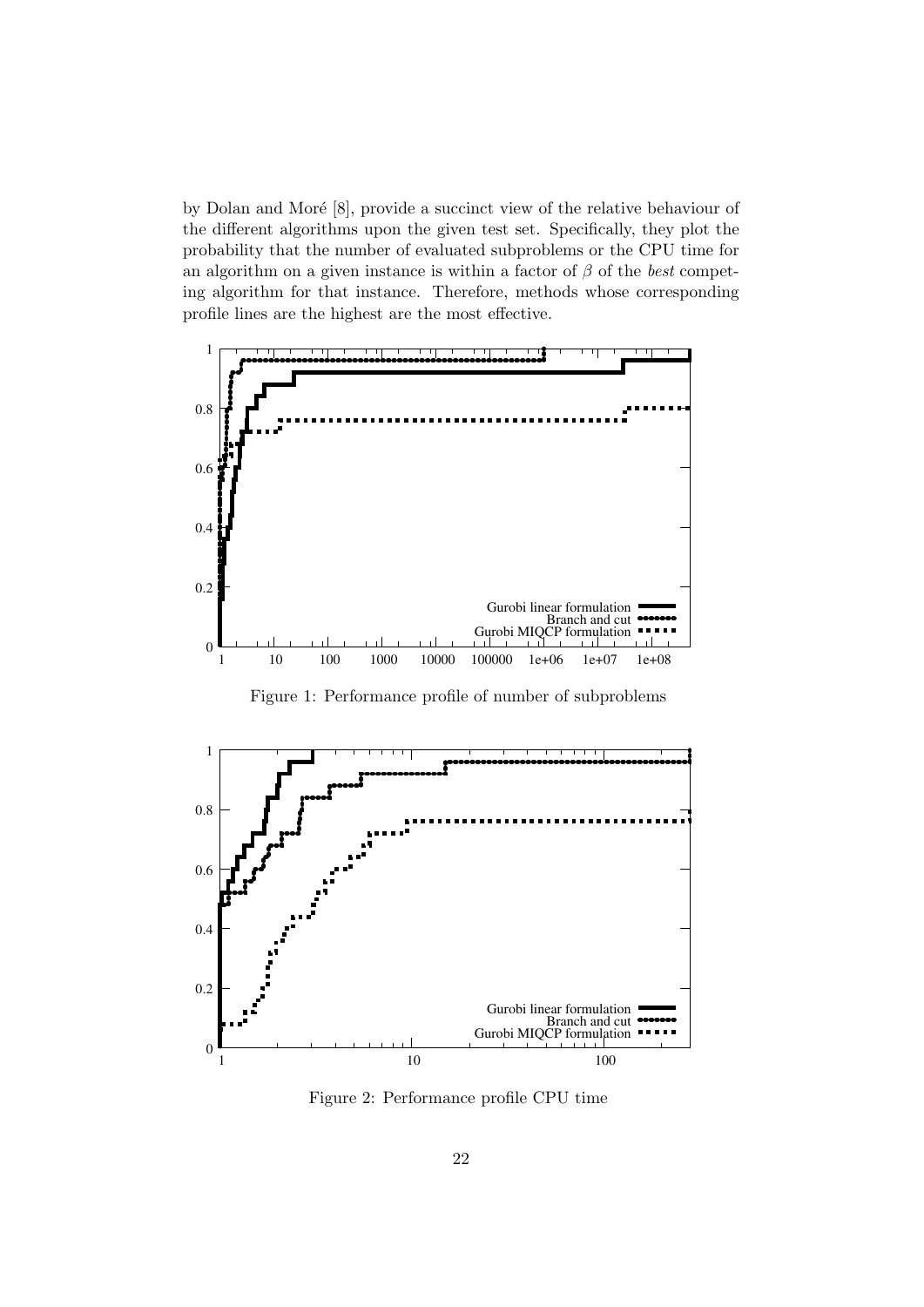Figure 1 shows that strengthening the clique formulation, either by the quadratic constraint or by the Kelley cuts generated with Algorithm 1, consistently reduces the size of the enumeration tree. Figure 2 shows a different picture when it comes to CPU time, probably due to the fact that formulation strengthening leads to additional effort in evaluating subproblems. It is still the case that leaving Gurobi to handle internally the"raw" quadratic constraint is generally not cost-effective. In fact, this method fails to solve four large instances within the time limit (C.250.9, brock400 and p hat500, p hat700). On the other hand, branch-and-cut tends to be faster when the Kelley cuts are not included. A more detailed examination, however, shows that Kelley cuts lead to a significant speed-up for some specific families of hard instances, namely, the brock, phat and sanr instances.

The overall indication of this experiment is that the proposed Kelley cuts provide a linear reformulation of the quadratic constraint which outperforms the advanced reformulation technique embedded in Gurobi. Notice that this happens despite the fact that our implementation is quite basic, as cutting planes are generated using only the initial ellipsoid (i.e., the one related to the root relaxation), and leaves the cut management to Gurobi. An advanced implementation could be devised by generating ellipsoids at each subproblem and dealing with related cut-selection issues.

# 6 Concluding Remarks

The key idea in this paper is that one can use an approximate dual solution to the standard SDP relaxation of the SSP to construct an ellipsoid that wraps reasonably tightly around the stable set polytope, and that this ellipsoid can be used to construct quite strong cutting planes in the original (linear) space. The computational results, though preliminary, indicate that this approach is promising.

There is, however, room for further improvement. In particular:

- Instead of using the "optimal" ellipsoid to generate cutting planes, one could use some other ellipsoid, or indeed a whole family of ellipsoids.
- As mentioned in Subsection 2.2, the SDP relaxation (7)-(10) can be strengthened by adding valid inequalities. (For example, Schrijver [36] suggested adding the inequalities  $X_{ij} \geq 0$  for all  $\{i, j\} \notin E$ .) Let  $\theta(G) < \theta(G)$  be an improved upper bound obtained by solving such a strengthened SDP. The proof of Theorem 3 can be modified to show the existence of an ellipsoid, say  $E$ , such that

$$
\tilde{\theta}(G) = \max \left\{ \sum_{i \in V} x_i : x \in \tilde{E} \right\}.
$$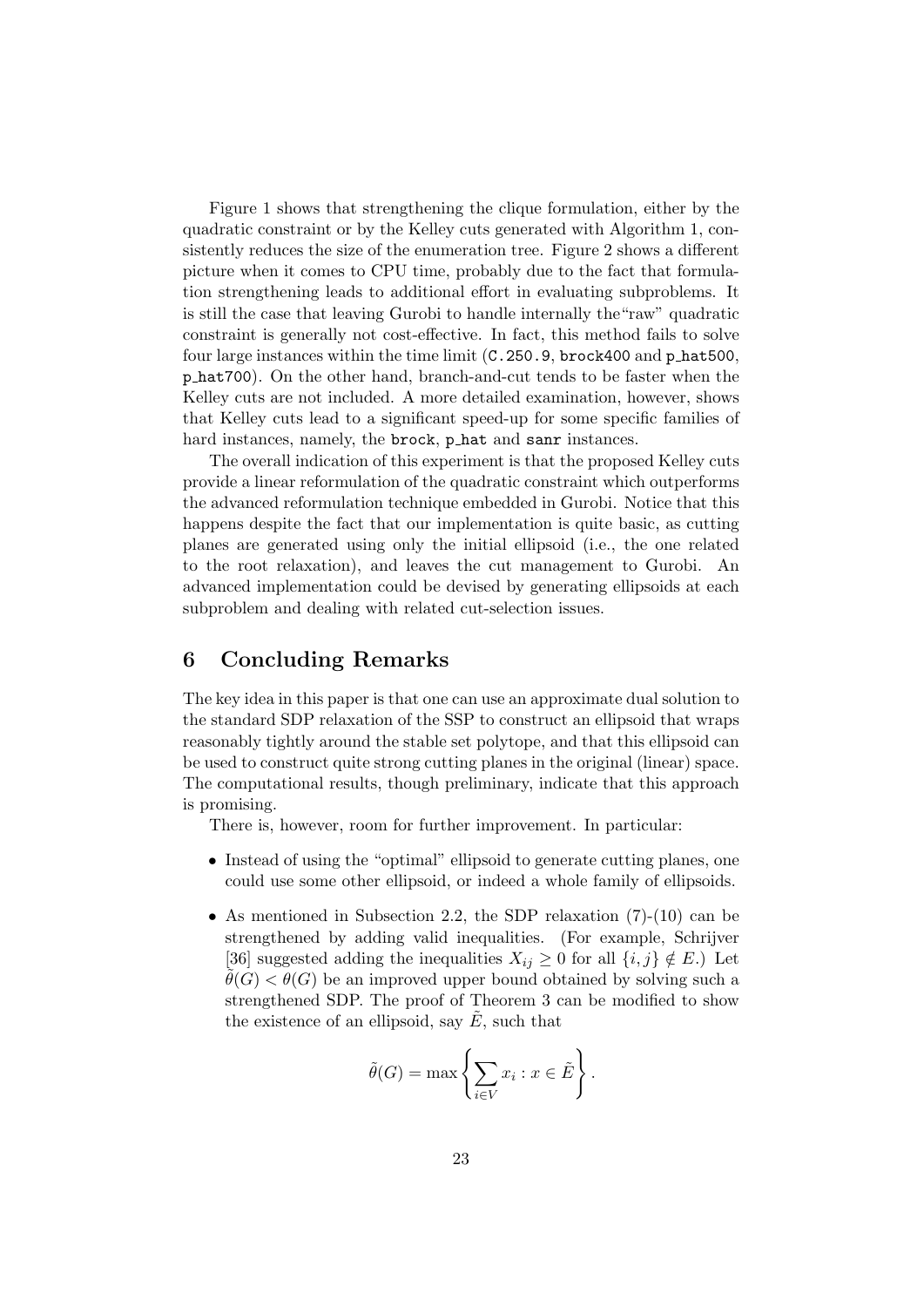Such an ellipsoid might produce stronger cutting planes. (The extreme points of  $STAB(G)$  would no longer be guaranteed to lie on the boundary of the ellipsoid, but this may not matter.)

• In a branch-and-cut context, one could perhaps re-optimise the dual SDP solution (and therefore the corresponding ellipsoid) after branching. This could yield stronger cuts at the non-root nodes of the enumeration tree. Of course, one would not wish to solve an SDP to do this. Instead, one could perhaps perform a few iterations of the subgradient method that we described in [17].

Finally, one could explore the possibility of adapting the ellipsoidal approach to other combinatorial optimisation problems. In our view, this is likely to work well only for problems that have a "natural" formulation as a continuous optimisation problem with a linear objective function and non-convex quadratic constraints, like the formulation  $(4)$ – $(6)$  of the SSP.

#### Acknowledgment:

The second author was partially supported by the Engineering and Physical Sciences Research Council under grant EP/D072662/1.

# References

- [1] F. Alizadeh & D. Goldfarb (2003) Second-order cone programming. Math. Program., 95, 3–51.
- [2] A. Billionnet, S. Elloumi & M.-C. Plateau (2009) Improving the performance of standard solvers for quadratic 0-1 programs by a tight convex reformulation: The QCR method. Discr. Appl. Math., 157, 1185–1197.
- [3] R. Borndörfer (1998) Aspects of Set Packing, Partitioning and Covering. Doctoral Thesis, Technical University of Berlin.
- [4] E. Balas, S. Ceria, G. Cornuéjols & G. Pataki (1996) Polyhedral methods for the maximum clique problem. In D.S. Johnson & M.A. Trick (eds.), Cliques, Coloring and Satisfiability. DIMACS Series in Discrete Mathematics and Theoretical Computer Science, Vol. 26, pp. 11–28.
- [5] A. Ben-Tal & A. Nemirovski (2001) On polyhedral approximations of the second order cone. Math. Oper. Res., 26, 193–205.
- [6] S. Burer & D. Vandenbussche (2006) Solving lift-and-project relaxations of binary integer programs. SIAM J. on Opt., 16, 726–750.
- [7] DIMACS Repository ftp://dimacs.rutgers.edu/pub/challenge/graph/benchmarks/clique.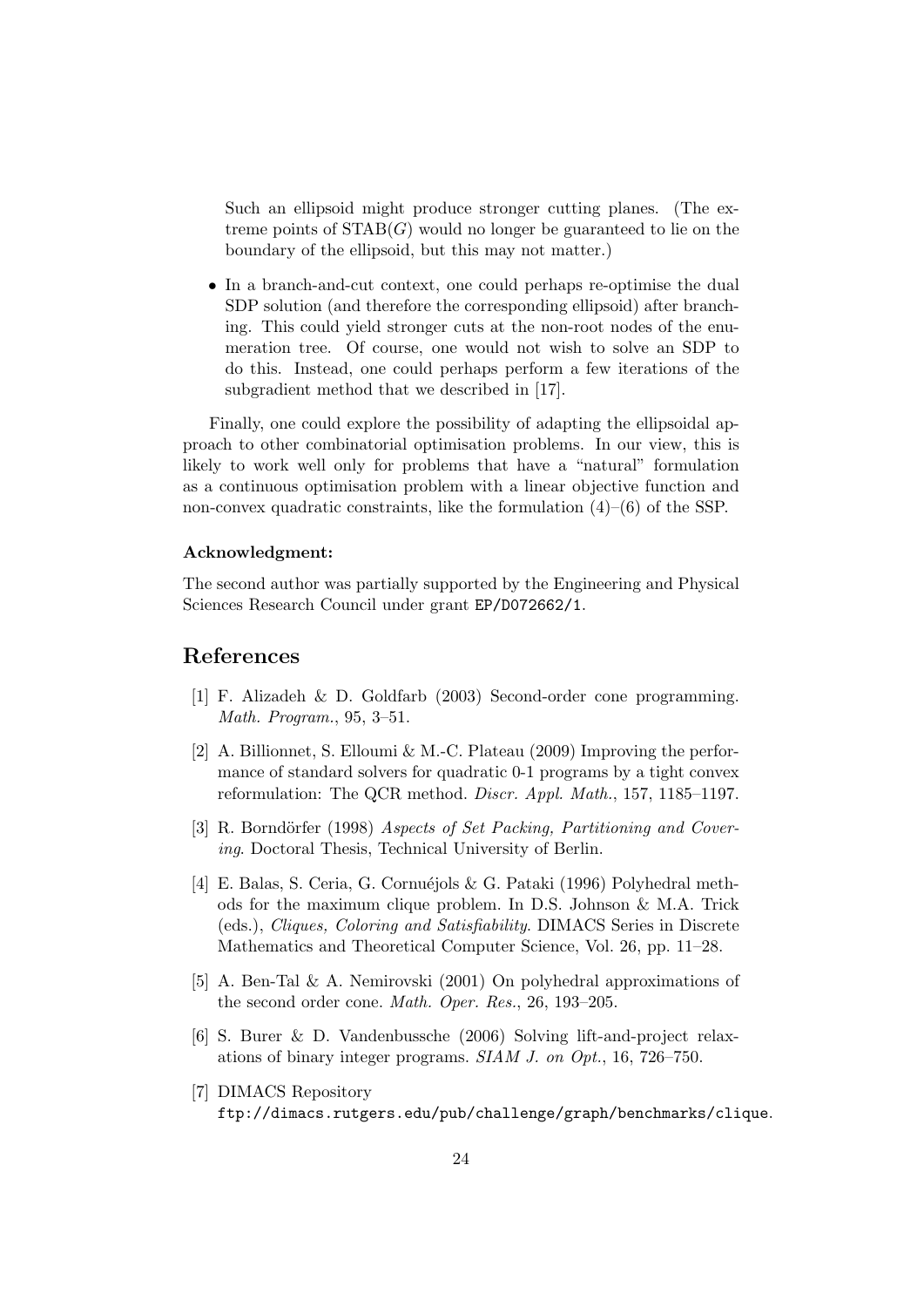- [8] E. Dolan & J. Moré (2002) Benchmarking optimization software with performance profiles. Math. Program., 91, 201–213.
- [9] I. Dukanovic & F. Rendl (2007) Semidefinite programming relaxations for graph coloring and maximal clique problems. Math. Program., 109, 345–365.
- [10] T. Fahle (2002) Simple and fast: Improving a branch-and-bound algorithm for maximum clique. Proc. 10th European Symposium on Algorithms, Lecture Notes in Computer Science vol. 2461, Springer-Verlag, pp. 47–86.
- [11] T. Fujie & M. Kojima (1997) Semidefinite programming relaxation for nonconvex quadratic programs. J. Glob. Opt., 10, 367–380.
- [12] T. Fujie & A. Tamura (2002) On Grötschel-Lovász-Schrijver's relaxation of stable set polytopes. J. Oper. Res. Soc. Japan, 45, 285–292.
- [13] M. Giandomenico & A.N. Letchford (2006) Exploring the relationship between max-cut and stable set relaxations. Math. Program., 106, 159– 175.
- [14] M. Giandomenico, F. Rossi & S. Smriglio (2013) Strong lift-and-project cutting planes for the stable set problem. Math. Program., 141, 165–192.
- [15] M. Giandomenico, A.N. Letchford, F. Rossi & S. Smriglio (2009) An application of the Lovász-Schrijver  $M(K, K)$  operator to the stable set problem. Math. Program., 120, 381–401.
- [16] M. Giandomenico, A.N. Letchford, F. Rossi & S. Smriglio (2011) A new approach to the stable set problem based on ellipsoids. In O. Günlük & G.J. Woeginger (eds.) Integer Programming and Combinatorial Optimization XV. Lecture Notes in Computer Science, vol. 6655. Heidelberg: Springer.
- [17] M. Giandomenico, A.N. Letchford, F. Rossi & S. Smriglio (2013) Approximating the Lovász theta function with the subgradient method. Elec. Notes in Discr. Math., 41, 157–164.
- [18] M. Grötschel, L. Lovász & A.J. Schrijver (1988) Geometric Algorithms in Combinatorial Optimization. New York: Wiley.
- [19] G. Gruber & F. Rendl (2003) Computational experience with stable set relaxations. SIAM J. Opt., 13, 1014–1028.
- [20] D.S. Johnson & M.A. Trick (eds.) (1996) Cliques, Coloring and Satisfiability: the 2nd DIMACS Implementation Challenge. American Mathematical Society, Providence, RI.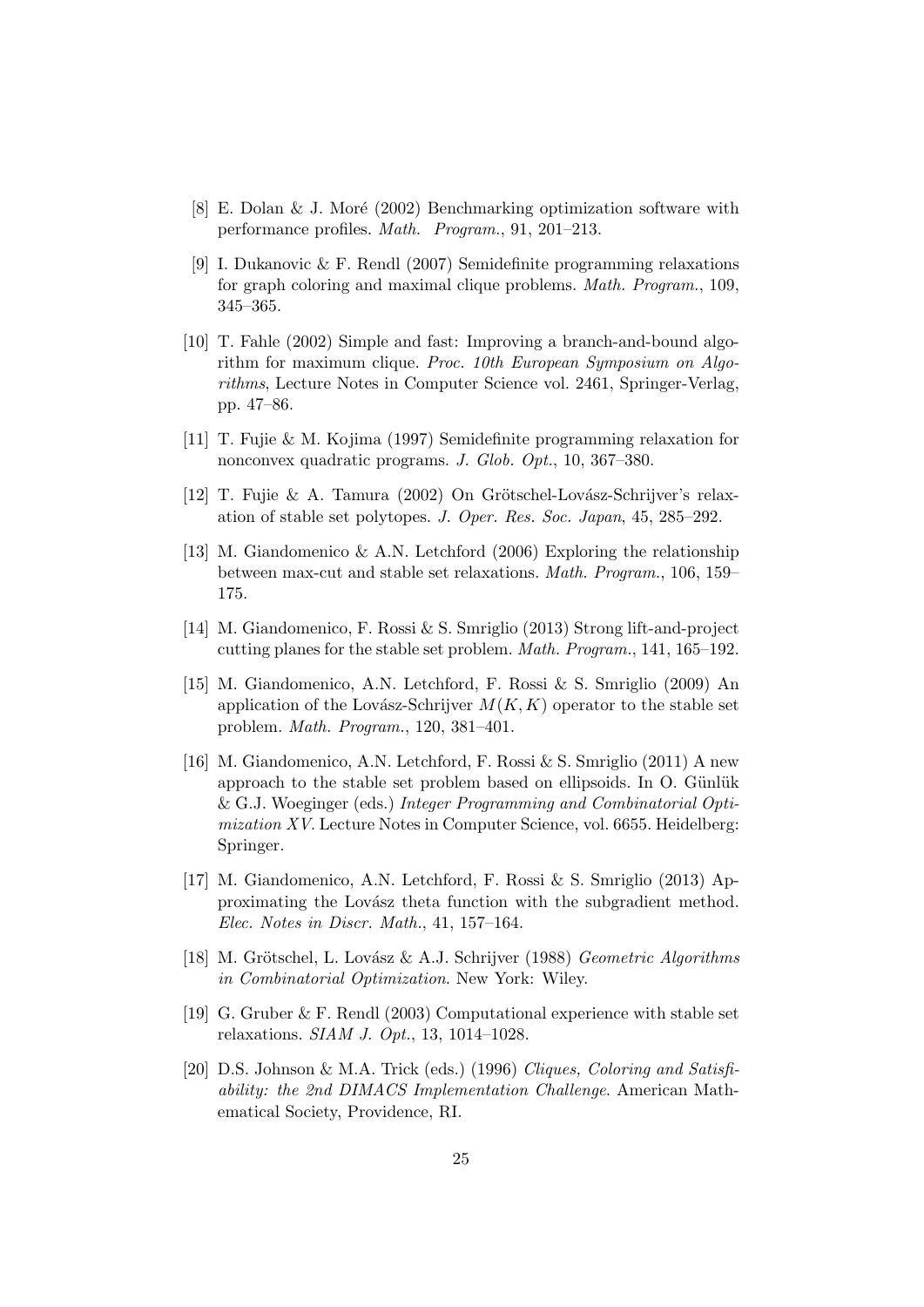- [21] J. Håstad (1999) Clique is hard to approximate within  $n^{1-\epsilon}$ . Acta Math., 182, 105–142.
- [22] R.M. Karp (1972) Reducibility among combinatorial problems. In R.E. Miller & J.W. Thatcher (eds) Complexity of Computer Computations, New York, Plenum, pp. 85–103.
- [23] J.E. Kelley (1960) The cutting-plane method for solving convex programs. SIAM Journal, 8, 703–713.
- [24] M. Lobo, L. Vandenberghe, S. Boyd & H. Lebret (1998) Applications of second-order cone programming. Lin. Alg. App., 284, 193–228.
- [25] L. Lovász (1979) On the Shannon capacity of a graph. *IEEE Trans.* Inform. Th., IT-25, 1–7.
- [26] L. Lovász & A.J. Schrijver (1991) Cones of matrices and set-functions and 0-1 optimization. SIAM J. Optimization, 1, 166–190.
- [27] C.J. Luz & A.J. Schrijver (2005) A convex quadratic characterization of the Lovász theta number. SIAM J. Discr. Math., 19, 382-387.
- [28] J. Malick, J. Povh, F. Rendl, A. Wiegele (2007) Boundary Point Method for solving SDPs: mprw.m, Inst. f. Mathematik, Alpen-Adria-Universität Klagenfurt.
- [29] G.L. Nemhauser & G. Sigismondi (1992) A strong cutting plane/branch-and-bound algorithm for node packing. J. Oper. Res. Soc., 43, 443–457.
- [30] G.L. Nemhauser & L.A. Wolsey (1988) Integer and Combinatorial Optimization. New York: Wiley.
- [31] M.W. Padberg (1973) On the facial structure of set packing polyhedra. Math. Program., 5, 199–215.
- [32] S. Poljak, F. Rendl & H. Wolkowicz (1995) A recipe for semidefinite relaxation for  $(0,1)$ -quadratic programming. J. Global Opt., 7, 51–73.
- [33] S. Rebennack, M. Oswald, D.O. Theis, H. Seitz, G. Reinelt & P.M. Pardalos (2011) A branch and cut solver for the maximum stable set problem. J. Comb. Opt., 21, 434–457.
- [34] J.-C. Régin (2003) Solving the maximum clique problem with constraint programming. In Proceedings of CPAIOR'03, Lecture Notes in Computer Science vol. 2883, Springer, pp. 634–648.
- [35] F. Rossi & S. Smriglio (2001) A branch-and-cut algorithm for the maximum cardinality stable set problem. Oper. Res. Lett., 28, 63–74.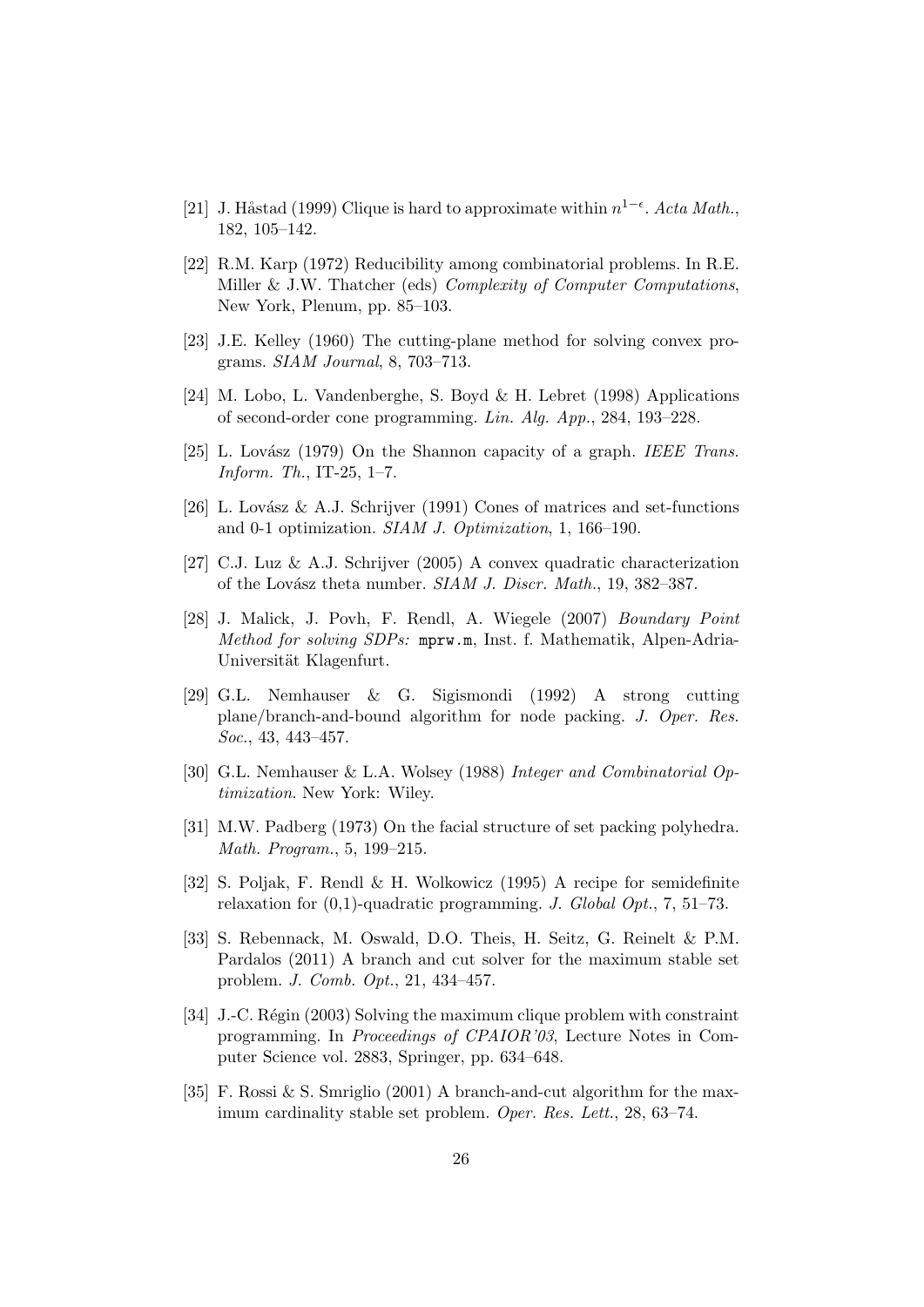- [36] A.J. Schrijver (1979) A comparison of the Delsarte and Lovász bounds. IEEE Trans. Inf. Th., IT-25, 425–429.
- [37] N. Shor (1987) Quadratic optimization problems. Sov. J. Comput. Syst. Sci., 25, 1–11.
- [38] L. Tunçel (2001) On the Slater condition for SDP relaxations of nonconvex sets. Oper. Res. Lett., 29, 181–186.